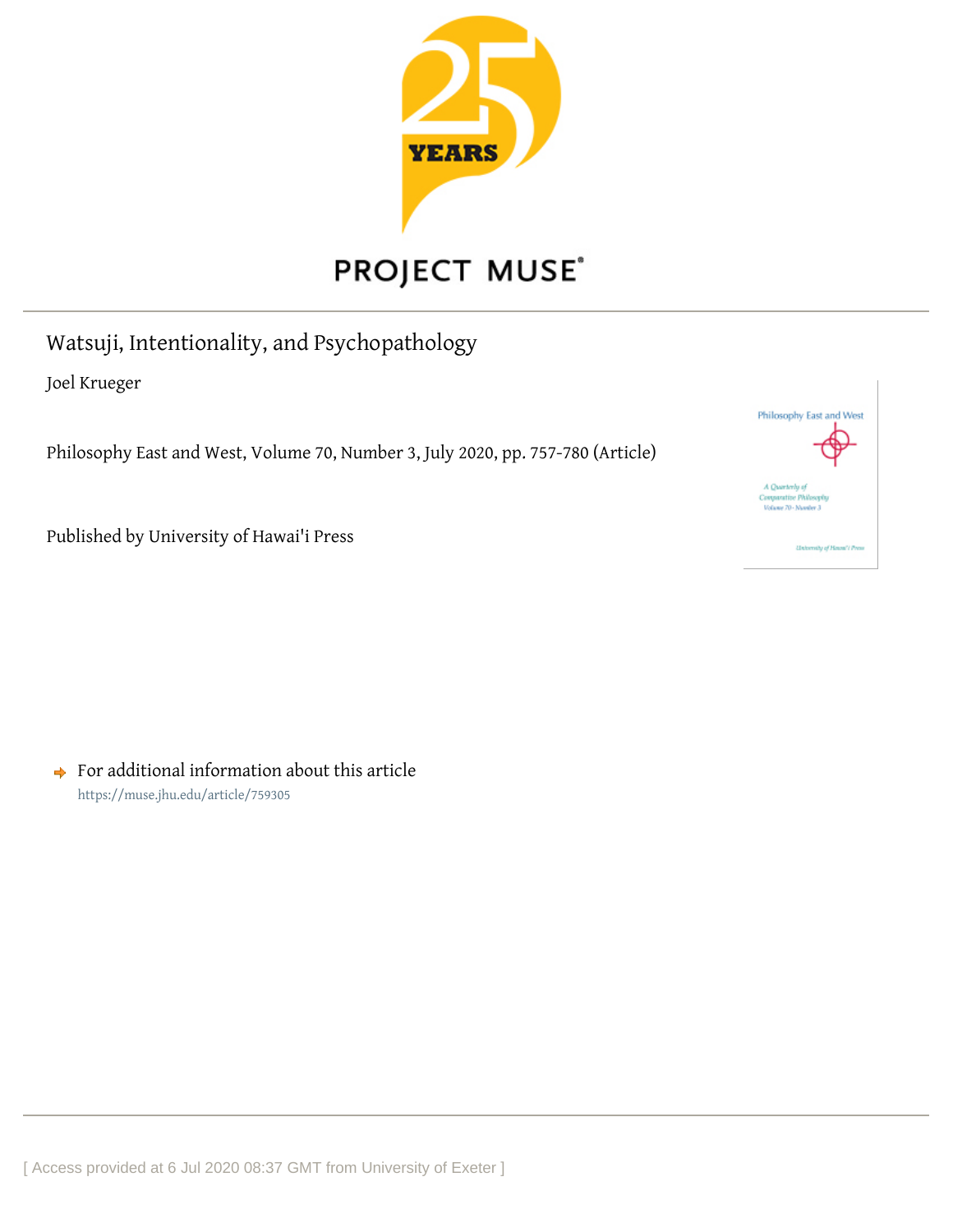## WATSUJI, INTENTIONALITY, AND PSYCHOPATHOLOGY



**Joel Harger**<br>Department of Sociology, Philosophy, and Anthropology, University of Exeter [j.krueger@exeter.ac.uk](mailto:j.krueger@exeter.ac.uk)

#### I. Introduction

Within recent years, there has been increased interest in the work of Tetsurō Watsuji. He is now regularly invoked in discussions of, among other things, ethics, embodiment, the self, political philosophy, environmental ethics, architectural studies, and human geography. But despite this renewed interest, there remain many underexplored areas in his work worthy of further attention. In what follows, I draw attention to one of these areas: Watsuji's discussion of intentionality.

As part of his more general discussion of embodiment, subjectivity, and intersubjectivity, Watsuji develops a rich characterization of intentionality, or the capacity of conscious states to be about things. I am here especially concerned with Watsuji's arguments for the inherently social character of intentionality. This is the idea that both the character and content of our intentional acts—which determine how the world and things in it show up as objects of experience—are deeply regulated by our sociocultural milieu or "betweenness" (aidagara), as he terms it. Accordingly, we cannot understand intentionality without considering its constitutive relation with betweenness. While provocative, this aspect of Watsuji's work has thus far received little attention.

In light of this neglect, the following discussion has two main objectives: interpretation and application (the former will receive more attention than the latter). First, I unpack Watsuji's discussion of the social character of intentionality, show how it connects with his more general discussion of embodiment and betweenness, and then situate this characterization alongside phenomenological discussions of intentionality found in thinkers like Husserl, Heidegger, and Merleau-Ponty. Second, I put Watsuji's ideas to work. I argue that Watsuji's characterization of the social character of intentionality is relevant to current discussions in phenomenological psychopathology. I look especially at how it can help illuminate the character and structure of some anomalous experiences in schizophrenia in which individuals become experientially unmoored from other people and things. I argue further that this application can enrich existing attempts to connect Watsuji and psychopathology, such as those found in the work of the psychiatrist Bin Kimura.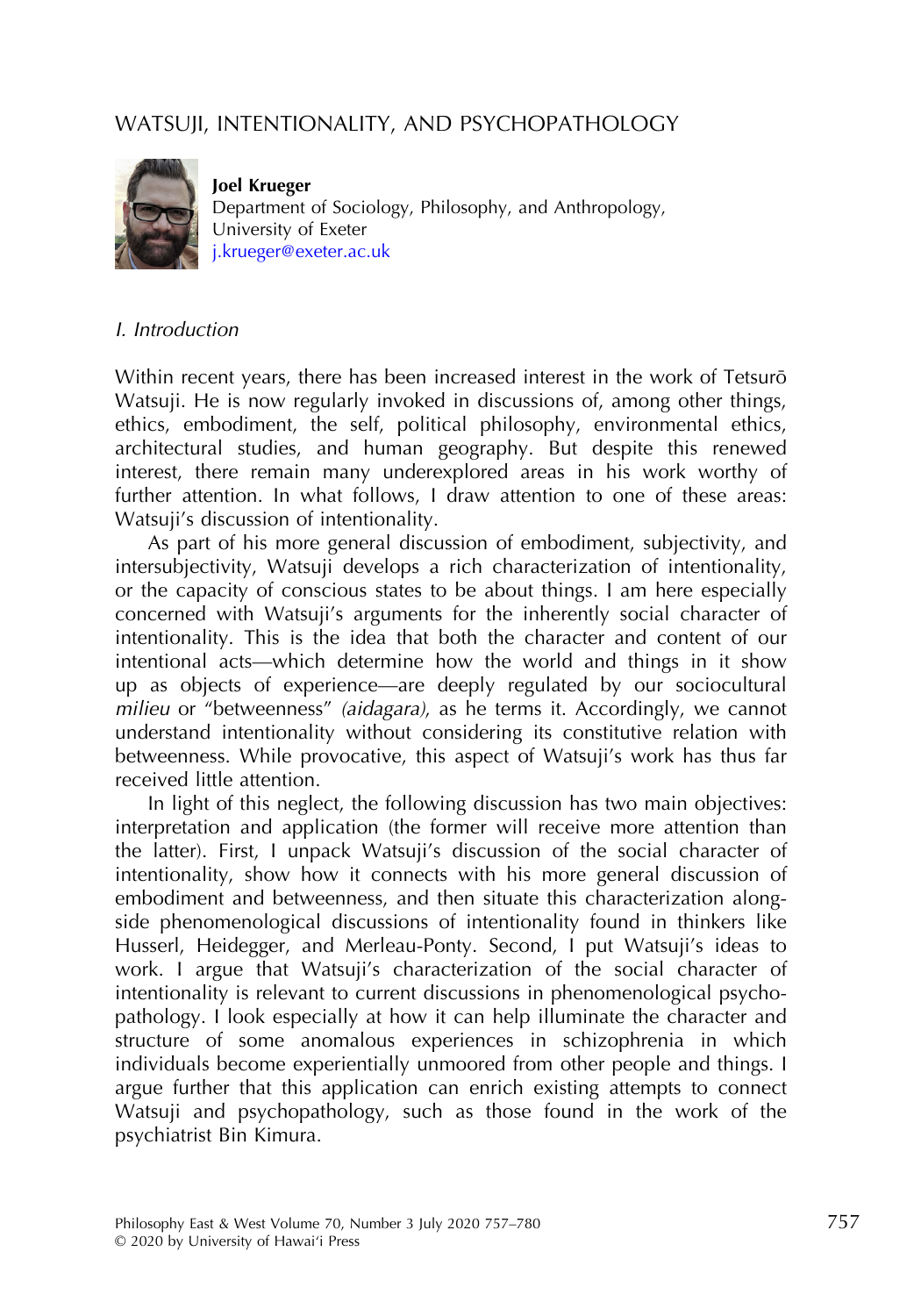To be clear, I am not going to spend a lot of time evaluating the success of Watsuji's arguments or considering possible objections, although I find many of his arguments compelling and will offer philosophical and empirical support for them along the way. A thorough defense is a project for another time. Instead, my primary aim is simply to bring some of these arguments to light and show their ongoing relevance to current debates. I turn to that task now.

## II. Watsuji on Intentionality and the Dynamics of Betweenness

This is not the place for an overview of Watsuji's large corpus.<sup>1</sup> [Instead, I](#page-19-0) offer a brief summary of some of his central ideas, focusing on those most relevant for understanding his characterization of intentionality. At the heart of Watsuji's approach—particularly in Rinrigaku ("Ethics") (1996), arguably his most important work and one of only a few of his texts translated into English—is his phenomenology of aidagara, or "betweenness." For Watsuji, aidagara captures experiential and enactive dynamics that generate basic forms of embodied selfhood ([Krueger 2013a; McCarthy 2011b](#page-22-0)). Nearly all his remarks in Rinrigaku about ethics, social ontology, and the self originate in some way from this notion [\(Shields 2009](#page-23-0)). Near the start of this text he tells us that "[t]he locus of ethical problems lies not in the consciousness of the isolated individual, but precisely in the in-betweenness of person and person" [\(Watsuji 1996](#page-24-0), p. 10). So, it is important to be clear at the start about what betweenness means for Watsuji before then looking at how it connects with his characterization of intentionality.

## Watsuji on Betweenness

Simply put, aidagara for Watsuji refers to the various ways that human reality is organized by dimensions and intensities of *spatiality*. However, this idea refers to more than the trivial observation that human beings, like other things in the world, take up space and therefore stand in determinate spatial relations with one another like trees in a forest or furniture in a room. Importantly for Watsuji, "[t]his sort of spatiality [i.e., of aidagara] is not the same as space in the world of nature"; it is, rather, *lived* space, "the betweenness itself of subjective human beings" [\(Watsuji 1996,](#page-24-0) pp. 156–157).

For Watsuji, this betweenness can take many forms: from the bodily intimacy of newborn-caregiver interactions or sexual intercourse to more encompassing forms of betweenness like emotional contagion within large groups (e.g., sporting events, political rallies), or even the ways that material infrastructures organize the flows of information, communication, and transportation that constrain opportunities for connection between individuals and communities. According to Watsuji, to be a human being is not just to exist in time—<sup>à</sup> la Heidegger, an important influence on Watsuji—but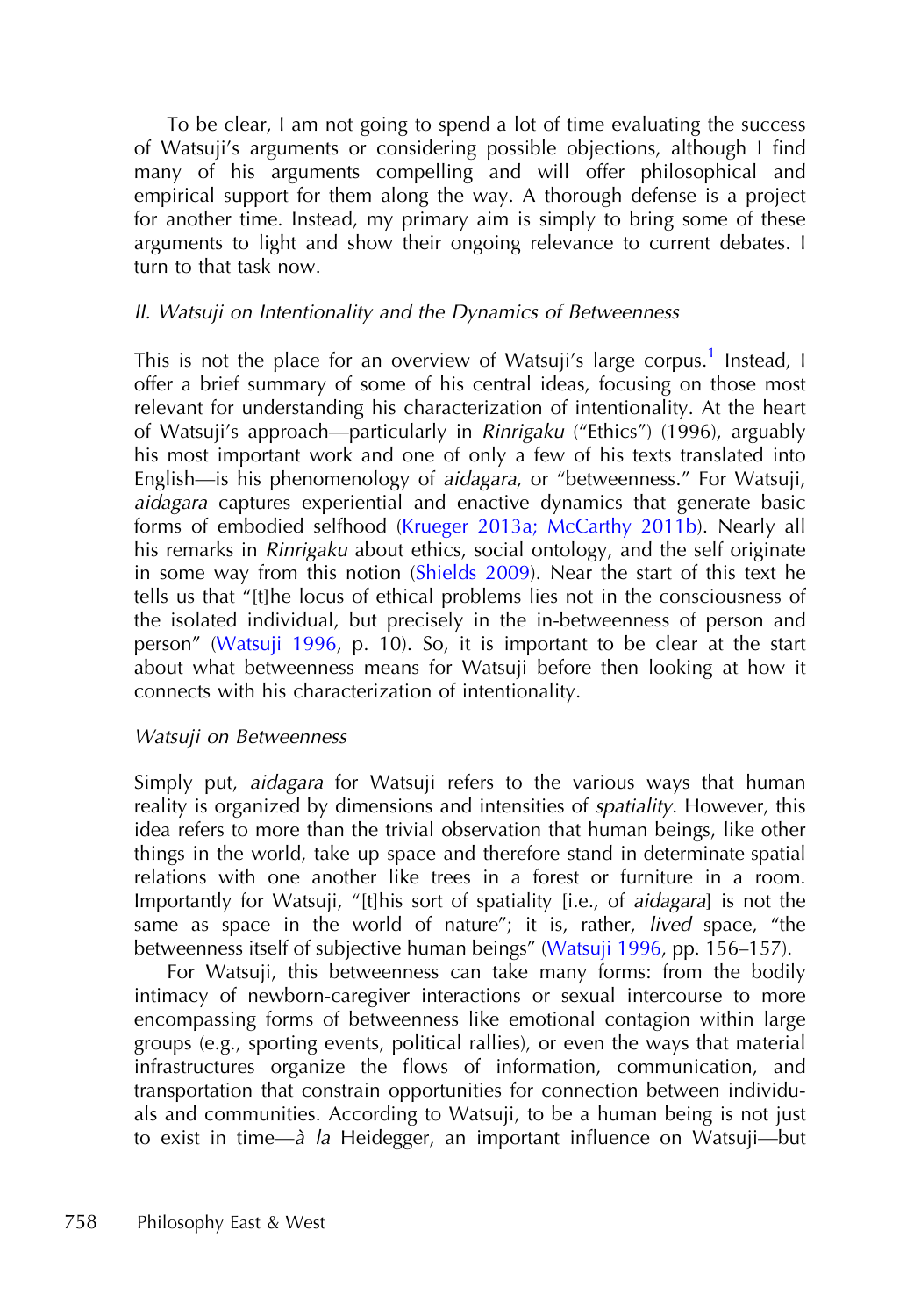also in and through multiple dimensions and intensities of space.<sup>2</sup> [This](#page-19-0) spatial orientation is fundamental to our experience of self and world. As he summarizes his view here: "I regard this subjective spatiality as the essential characteristic of human beings. Without it, the systematic relationships between personalities could not be understood" ([Watsuji 1996](#page-24-0), p. 157).

Early in Rinrigaku, Watsuji tells us that aidagara implies "a living and dynamic betweenness, as a subjective interconnection of acts" ([Watsuji](#page-24-0) [1996](#page-24-0), p. 18). Already in this brief characterization, two important points are worth noting. First, *aidagara* for Watsuji is inextricably linked with subjectivity, the first-person perspective; we experience and live through dimensions and intensities of aidagara. Second, aidagara is tied to the dynamics of our embodied agency; it is something we play an active role in when creating and sustaining. To understand  $\overline{a}$  *idagara*, then, we must develop a fuller picture of what it means to be an embodied subject engaging with the biological, sociocultural, and material environments that comprise our shared world.

The starting point for Watsuji's phenomenological analysis of aidagara is his discussion—echoing the analysis found in phenomenologists like Husserl, Merleau-Ponty, and Sartre—of the lived body ([Krueger 2013a;](#page-22-0) [McCarthy 2011a\)](#page-22-0). Watsuji argues that to be an embodied, animate subject is to concretely realize betweenness; the latter is an internal principle of the self that specifies the "dual structure" of our embodiment ([Watsuji 1996,](#page-24-0) p. 19). What this means is that we, as embodied beings, are hybrid entities: we realize "a dialectical unity" (p. 15) of both objective and subjective dimensions. On the one hand, we have physical bodies with properties like size, shape, color, texture, and weight. Our physical bodies are objects situated in the world alongside other objects, "an organism of the sort that physiology expounds" (p. 59). We can causally interact with other things in the world by virtue of this physical nature. But our embodiment is not exhausted by our physiology. This is because, on the other hand, we are also lived bodies: we experience an immediate first-person intimacy with our bodies from the inside. And from this first-person perspective, the body is experientially manifest not as an object or content of our perception, belief, or attitude, but rather as the transparent vehicle through which we engage with the world and others  $(p. 65)$ . Simply put, to be an embodied subject for Watsuji is to concretely realize the space between pure objectivity and pure subjectivity.

Insofar as aidagara is rooted in the basic structures of our embodiment and agency, Watsuji argues that it is amenable to phenomenological analysis. Rinrigaku is his attempt to offer such an analysis. But this does not mean that Watsuji uncritically adopts the methods and concepts of his phenomenological peers. To make this point clearer, we can further unpack this embodied reading of aidagara by linking it with Watsuji's discussion of intentionality—a phenomenological characterization that builds on the work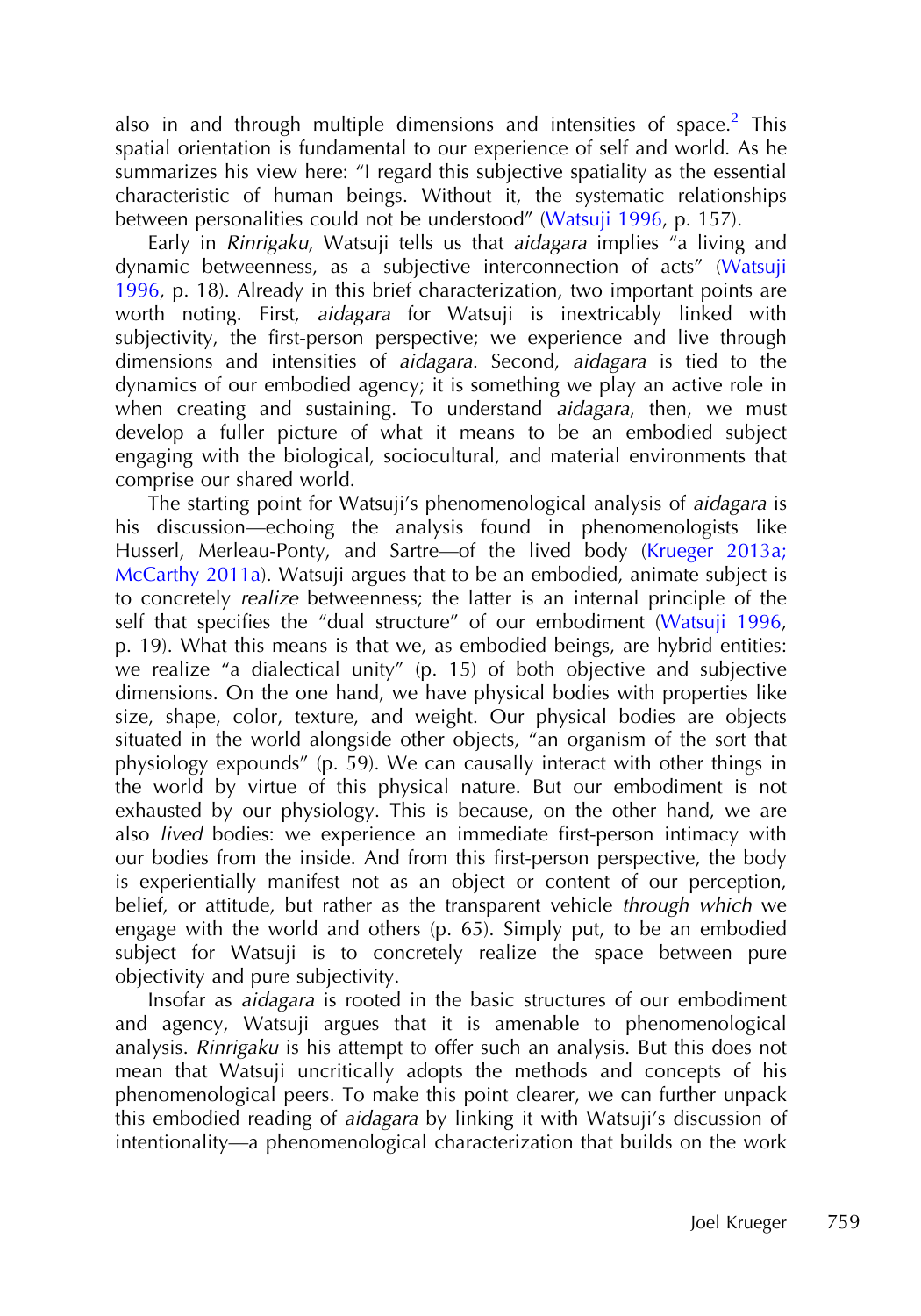of Husserl, Heidegger, and Merleau-Ponty but that also departs from their analysis in some important ways, too.

## Intentionality and Betweenness

In its technical phenomenological usage, "intentionality"—from the Latin verb intendo ("aim," "hold out," or "stretch")—refers to the way that consciousness can be about things, that is, the way it can stretch out or be directed toward objects both internal (mental images, memories, fictional objects) and external (things, relations, and events in the world). Conscious mental states are never empty; they always take objects that provide their content. Since intentionality is a central feature of consciousness—it captures the capacity of consciousness to transcend itself and reach out and grasp a meaningful world—the task of phenomenology is therefore a careful investigation of the character and structure of our various intentional relations with the world and things in it [\(Krueger 2019a](#page-22-0)).

For Husserl, intentionality belongs first and foremost to consciousness. This is because experiences are what direct us to various objects and present those objects as meaningful. In other words, these experiences "constitute," to use a technical phenomenological term, the manner or "how" of an object's appearance to consciousness: as an object of perception, judgment, belief, memory, desire, and so forth. To be clear, this does not mean for Husserl that consciousness somehow creates the object that it constitutes; nor does it mean that phenomenologists think we only ever experience internal representations of a mind-independent world. Despite other oftensignificant differences, early phenomenologists all insist that mind and world are fundamentally bound up with one another; the intentional openness of consciousness is part of its essential nature as embedded in the world, in direct contact with the people and things around it ([Zahavi 2008](#page-24-0)). The point of this "constitution talk" is to highlight the fact that we always experience objects in particular sorts of ways, via distinctive meanings that determine their salience and character.

For example, I can see an apple as a piece of fruit, as something that invites eating, or as something that belongs to a colleague such as when I'm hungrily scanning the contents of a shared refrigerator at work; I can also judge that the apple is overripe, desire that it was less so, believe that it's a Gala apple, assess that it affords throwing, and so forth. In these cases, I experience the same apple. But I do so via different modes of presentation, different experiential structures that allow the apple to manifest in my experience of it in different ways. According to phenomenologists, this "how" of an object's appearance to consciousness, its mode of presentation, reflects the constituting activity of the subject. Subjects play an active role in shaping the form and meaning of their experience. Once more, however, since intentionality is a relational phenomenon for phenomenologists (i.e.,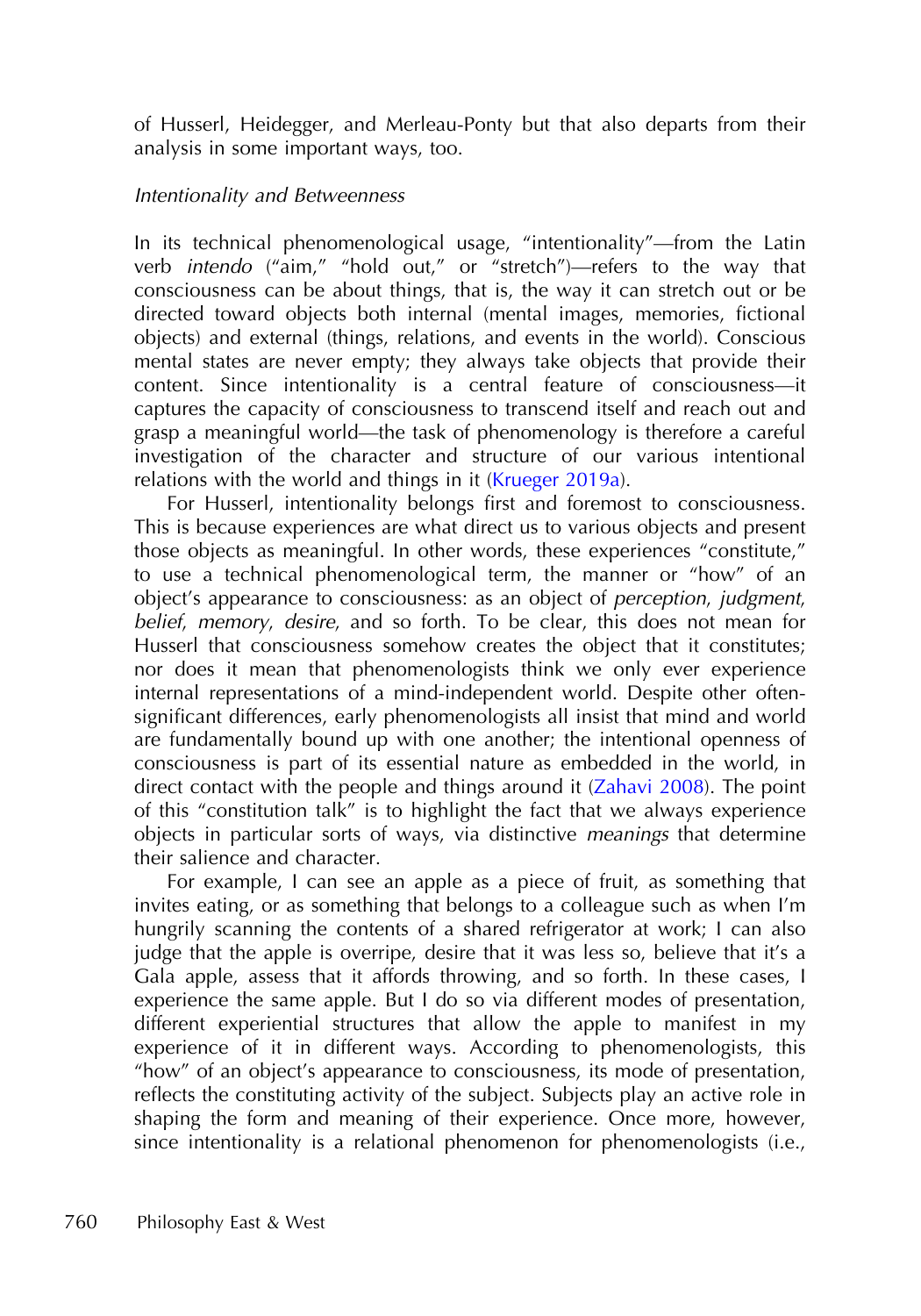not something confined to the head), this activity is part of experiential structures that lead us back to the world—to the objects these modes of appearance are correlated with. As Husserl tells us:

[T]he objects of which we are "conscious," are not found simply in consciousness as in a box, so that they can merely be found in it and snatched at in it;  $\dots$  they are first constituted as being what they are for us, and as what they count as for us, in varying forms of objective intention. [\(Husserl 2001,](#page-21-0) p. 276)

Despite Husserl's repeated insistence on the world-engaged character of intentionality, subsequent phenomenologists like Heidegger and Merleau-Ponty—and Watsuji, as we will see—nevertheless challenge what they perceive to be the unwelcome Cartesian and idealist elements of Husserl's account of intentionality, at least in its early formulations.<sup>3</sup> [Heidegger, for](#page-19-0) example, argues that intentionality is a feature of Dasein's entire way of being-in-the-world. Accordingly, he develops his analysis of intentionality or, as he prefers, "comportment" (Verhaltung)—by focusing on not mental activity alone but rather the various ways that a meaningful world is disclosed via our historically conditioned projects. Similarly, Merleau-Ponty reacts to what he sees as Husserl's excessive cognitivism by foregrounding the bodily dimension of intentionality: a "motor intentionality," or form of bodily understanding, that allows us to remain spontaneously open and responsive to the people and things around us.

At first blush, Watsuji's critique appears simply to echo themes found in Heidegger and Merleau-Ponty. He expresses similar concerns about the excessively cognitivist overtones he finds in Husserlian approaches to intentionality. Instead of characterizing intentionality as an intrinsic feature of individual mental states, Watsuji prefers to speak of "practical actconnections": ongoing patterns of worldly engagements in which individuals enter into "relationships of reciprocal activity" with their environment [\(Watsuji 1996,](#page-24-0) p. 33). In the activity of seeing, for example, we don't passively register our environment; we engage with it: seeing is a kind of doing. As Watsuji puts it, "[c]oncretely speaking, we perform the activity of seeing, not merely that of intentional activity" (p. 34). Within our activities of seeing we touch, handle, probe, manipulate, and actively negotiate the things and spaces around us. And these things and spaces, in turn, engage with us; they help specify the character and content of visual perception by resisting, yielding, breaking, changing, or otherwise responding to the patterns and dynamics of our ongoing engagements.<sup>4</sup> [Similarly, in the](#page-19-0) "betweenness" of seeing another person, "one's activity of seeing, is a seeing determined, conversely, by its being seen by the other" (p. 33). For Watsuji, social perception is also a reciprocally determined activity: "seeing each other, staring, looking angrily at, glimpsing, looking at nervously, seeing while pretending not to see, gazing on in rapture, and so forth" are jointly constructed processes involving complex tangles of feedback distributed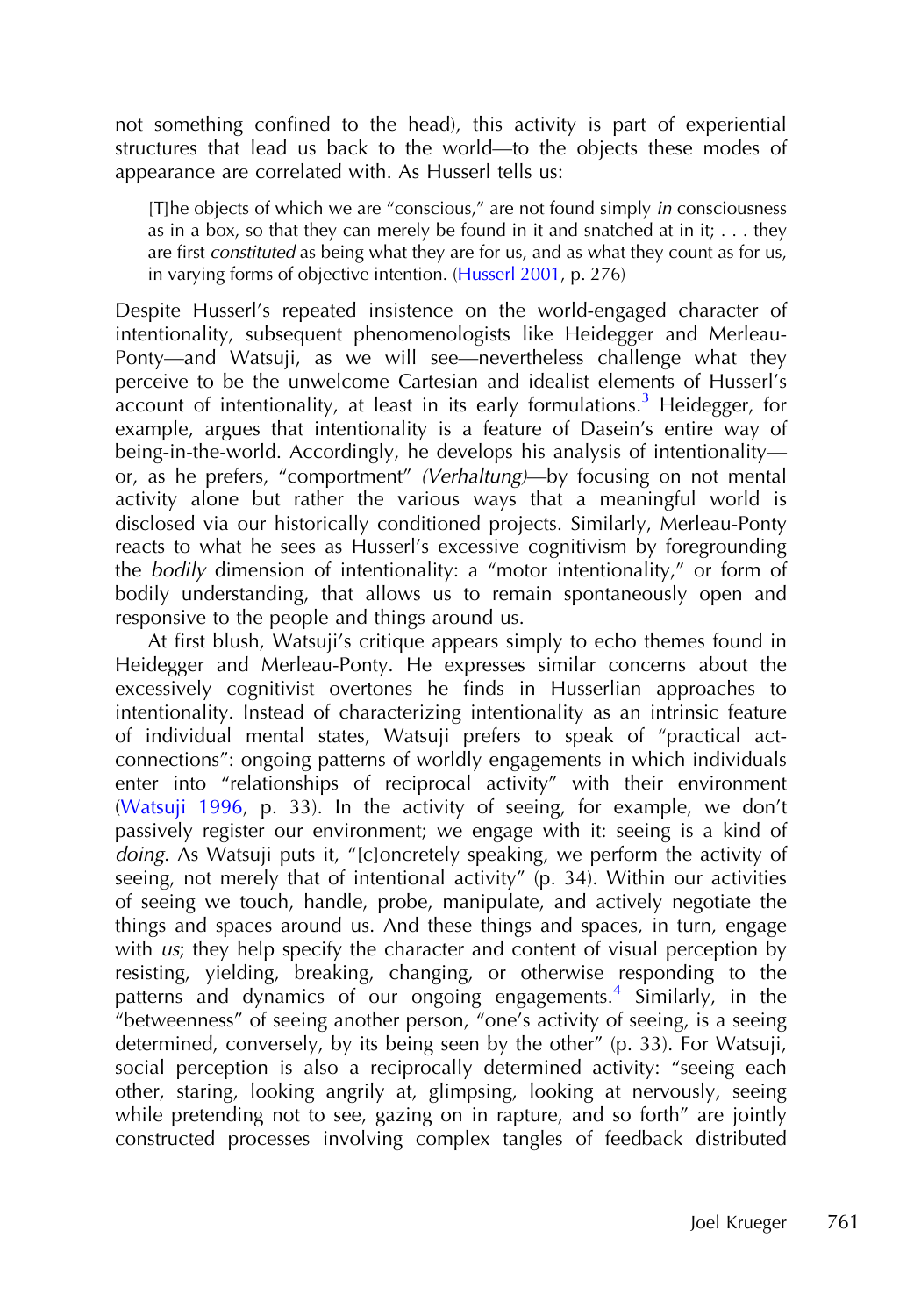across multiple subjects (p. 33). In sum, intentionality for Watsuji is a robustly embodied and situated affair—an ongoing activity of disclosing a meaningful world within various forms of reciprocity and betweenness.

## The Social Character of Intentionality

Already this brief summary is enough to mark Watsuji as having made a useful contribution to phenomenological approaches to intentionality. However, Watsuji develops a stronger—and potentially more radical critique of individualist approaches to intentionality than either Heidegger or Merleau-Ponty. As we will see later, this stronger critique is where Watsuji's analysis becomes particularly useful in illuminating the character of some experiential disturbances in schizophrenia.

Simply put, Watsuji argues that consciousness and intentionality are constitutively social. From the start, consciousness is regulated by various sociocultural forms of betweenness that specify its intentional character and content. So, his worry is not (following Heidegger and Merleau-Ponty) just that orthodox approaches overlook the practical and bodily character of intentionality, although he thinks they do. Rather, the idea is that all forms of intentionality depend upon—insofar as they are regulated and sustained by—our interactions with others, that is, by the dynamics of betweenness. As he puts it: "No matter which aspect of consciousness we may lay hold of, none can be said to be essentially independent. The independent consciousness of <sup>I</sup> is acquired only when isolated from any connection at all with other consciousnesses" ([Watsuji 1996,](#page-24-0) p. 80). Similarly, elsewhere he tells us that "What is called intentional activity is nothing more than the product of abstraction that first of all excludes the relational elements from our acts, and then posits the residue as an activity of individual consciousness" (p. 34).

To be clear—and despite Watsuji's sometimes overstated protestations to the contrary<sup>5</sup>—[early phenomenologists are also sensitive to the connection](#page-19-0) between intentionality and sociality. Husserl, for example, argues for the central role of intersubjectivity in constituting our experience of the world. He insists that our ability to experience objects as transcendent—that is, as objective mind-independent phenomena—depends upon our awareness that these objects can be experienced by other subjects. In other words, an object's intersubjective accessibility—the fact that it is potentially given to another subject as an object of their experience—guarantees its real transcendence [\(Zahavi 2003,](#page-24-0) pp. 115–116). Heidegger, for his part, argues that the rich network of artifacts, practices, and projects into which Dasein is "thrown" comprise historically conditioned contexts whose meanings and possibilities are largely established by others. Watsuji would agree with these claims. However, he appears to be making an even stronger claim, namely that the "deep structure" of intentionality, as we might refer to it, is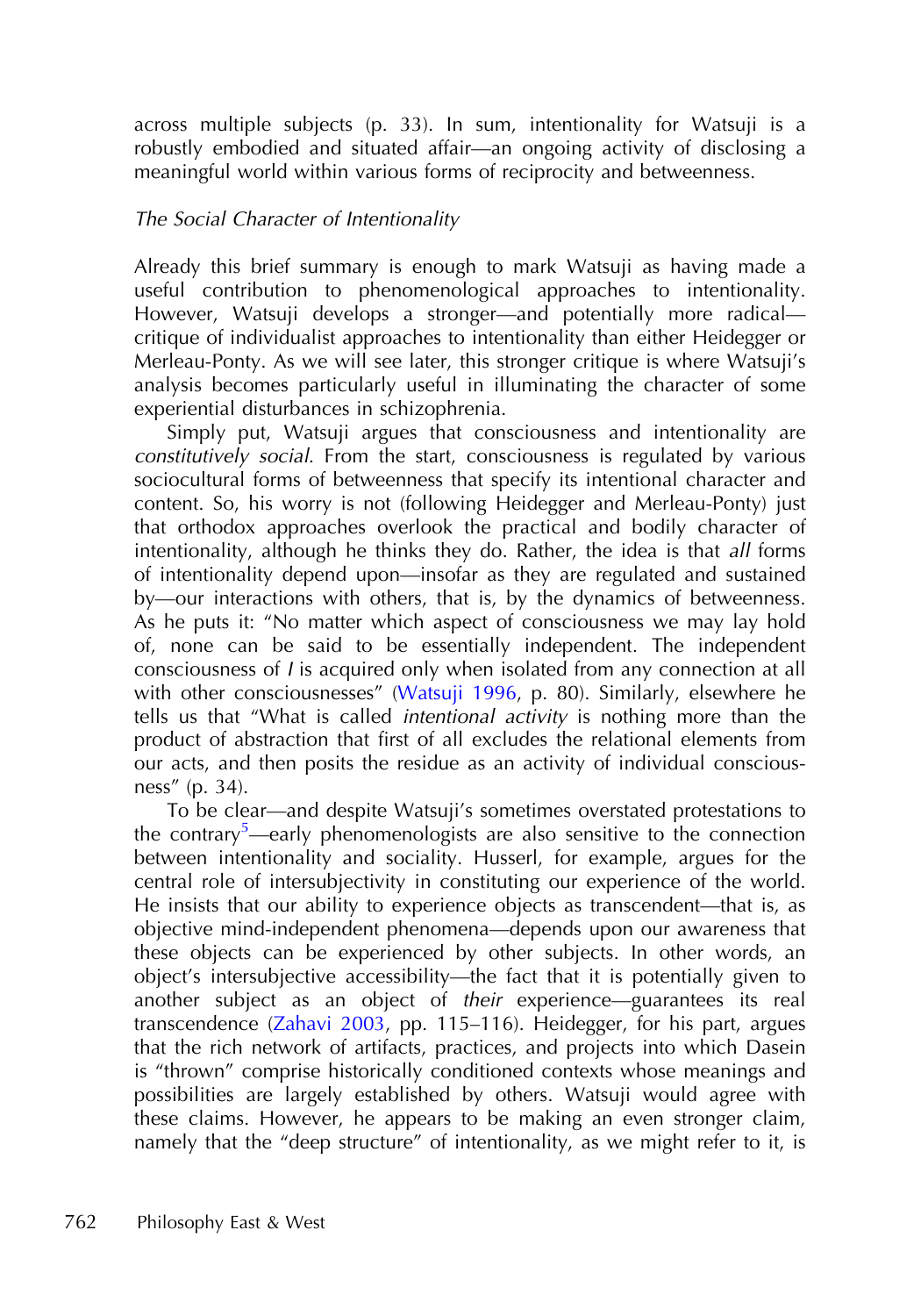constitutively regulated by features of the betweenness within which that intentional activity first arises.

One argumentative strategy Watsuji uses to defend this claim is to select candidate experiences that initially appear to be examples of experiences "essentially independent" of the social world (i.e., betweenness), and then show that these experiences nevertheless remain irreducibly social insofar as their intentional structure is regulated by "specific social forms" that preexist our individual development ([Watsuji 1996,](#page-24-0) p. 74). To head off an immediate worry: Watsuji is not suggesting that individual subjects cannot realize their own unique set of token experiences. He would not dispute, for example, that the slight twinge in my lower back or growing fatigue I feel from sitting in front of my computer too long are  $m_y$  experiences, manifest at this moment only to me. His point, rather, is that these token experiences—like all episodes of consciousness—are inextricably regulated by their interpersonal milieu, hence their social nature. Looking at some of his examples will help clarify the scope of his claim.

Consider first desires [\(Watsuji 1996,](#page-24-0) p. 73). We might think that we are individuated as conscious subjects by our constellation of idiosyncratic desires, for example aesthetic preferences, sexual desires, and so forth. But Watsuji disagrees. While token episodes of desiring (e.g., a piece of cake, a Belgian beer, a holiday, lusting after a celebrity) may be uniquely ours, both the character and content of our desire—the way it is manifest from within the desiring experience, its particular mode of presentation—are only intelligible against a shared intersubjective milieu or "communal consciousness," as he puts it, in which the desire "is socially qualified or modified" (p. 74). More simply, we learn from others both what to desire and how to desire it, including how to enact bodily practices for satiating and sustaining these desires.

As I read Watsuji, this is not just the claim that desires are "contagious" insofar as we often inherit them from the people around us via cultural narratives, media, and advertising, or the enthusiasm of family members and friends—although Watsuji would probably agree. His more interesting claim, I think, is that the social modulation of our desiring practices runs even deeper than this sort of external desire contagion. In short, we learn how to constitute intentional objects as desirable from others. This is because, via deeply enculturated "somatic modes of attention" [\(Csordas 1993\)](#page-20-0), we first become bodily sensitive to features of our world that manifest as worthy of our desirous attention; these modes of attention and expression are regulated from birth by the ongoing input of those around us, particularly caregivers who shape the early development of attentional practices that bring specific parts of the world into view (while occluding others) and present them as worthy of desiring in the first place ([Krueger 2013b; Spurrett and Cowley](#page-22-0) [2010](#page-22-0)) (more on this point below). The important point, then, is that the ontogenesis of these somatic modes of attention—by which the world is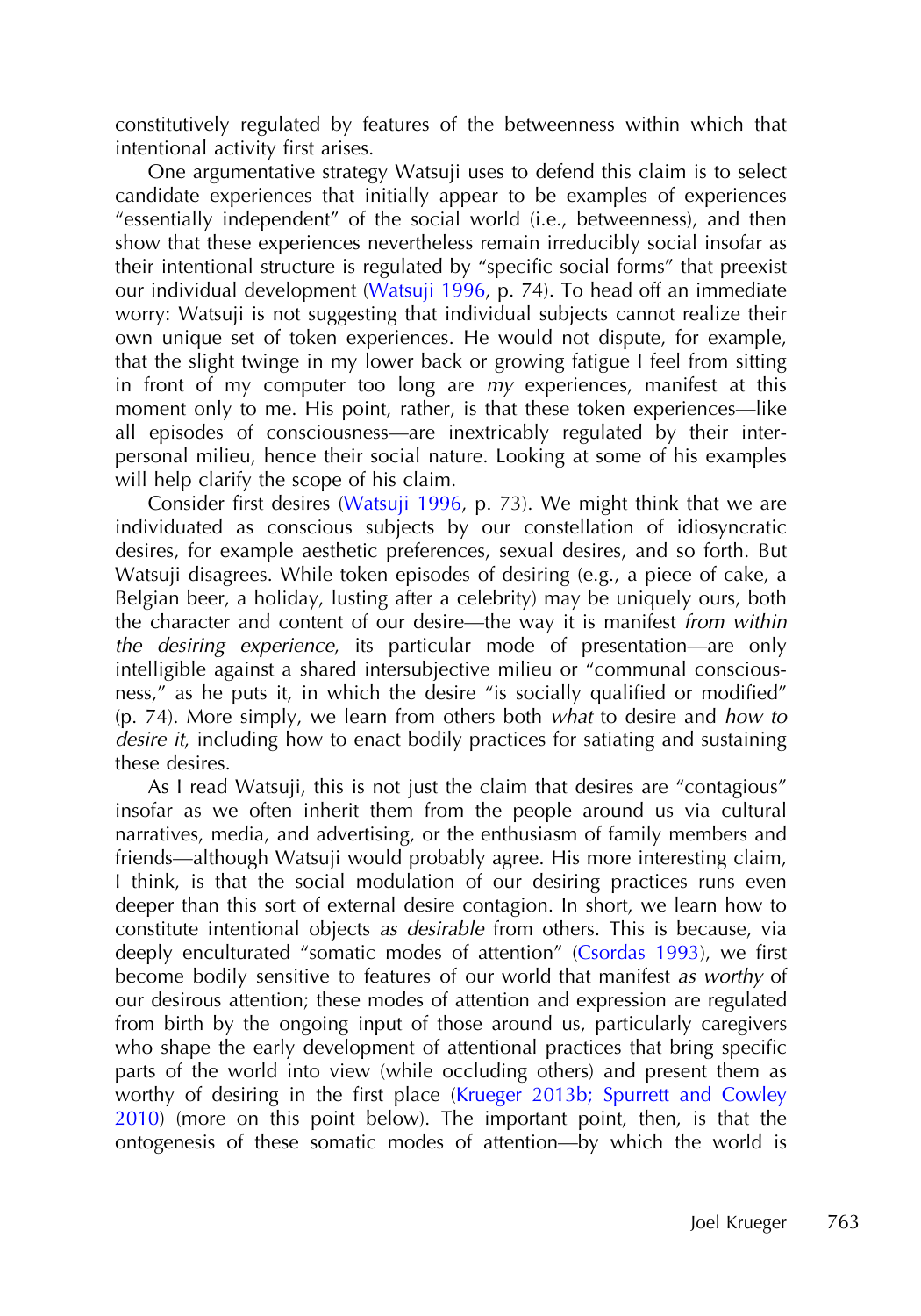constituted as a rich landscape of potential desire-worthy objects—does not unfold independently of others, based solely on our own endogenous capacities. Rather, these forms of attention are elaborated within phenomenological structures and bodily practices that constitutively depend upon the ongoing support and regulation of our sociocultural betweenness. If this point still seems somewhat elusive, the second example Watsuji considers may help clarify further (I will also consider some relevant empirical literature).

A second candidate for an experience we might think is "essentially independent" of the social world is visual perception ([Watsuji 1996](#page-24-0), p. 73). Since perception connects most directly with phenomenological discussions of intentionality—and it might initially appear to be the most promising candidate for a genuinely individualistic experience—it is worth looking at in more detail. Watsuji begins by asking us to imagine a simple experience: staring at a wall. This experience initially appears, he suggests, to be an authentically individualistic experience insofar as it is an experience "of the "I" as existing alone, in which there is no one else with whom the "I" shares the same consciousness" (p. 73). Put another way, it seems that how the wall appears, experientially—its mode of presentation as an object of my visual perception—is specified independently of my connection with others. I simply see it, or I don't. And my visual system would work the way that it does even if I had never encountered another person.

In one sense, of course, this experience is an individual experience. At that moment, the token "staring at the wall" experience realized by my perceptual consciousness is uniquely mine. Even if someone else is standing very close to me and staring at the same point of the wall, they will have their own token experience, numerically distinct from mine. However, once again, Watsuji's claim does not entail the implausible rejection of the numerical distinctiveness of token episodes of experience. Rather, the idea seems to be that every token episode reflects a sociocultural type. In other words, even in these kinds of highly sanitized, stripped-down experiences, sociocultural betweenness regulates the intentional character and content of such experiences. In this sense do we "share the same consciousness," as Watsuji puts it.

Watsuji's argument here is phenomenological. He tells us that, in seeing a wall as <sup>a</sup> wall, "social consciousness has already intervened" [\(Watsuji](#page-24-0) [1996,](#page-24-0) p. 73). This is because walls have specific forms and functions meanings—that both reflect their sociocultural context and distinguish them from other intentional objects such as desks, books, trees, and other people. In other words, we do not first perceive uninterpreted sensory units (colors, shapes, textures, etc.), and only then integrate and assign them meaning. Rather, intentional objects like walls show up, experientially, as already saturated with meaning, as embedded in shared contexts that specify their salience and significance. As Watsuji tells us: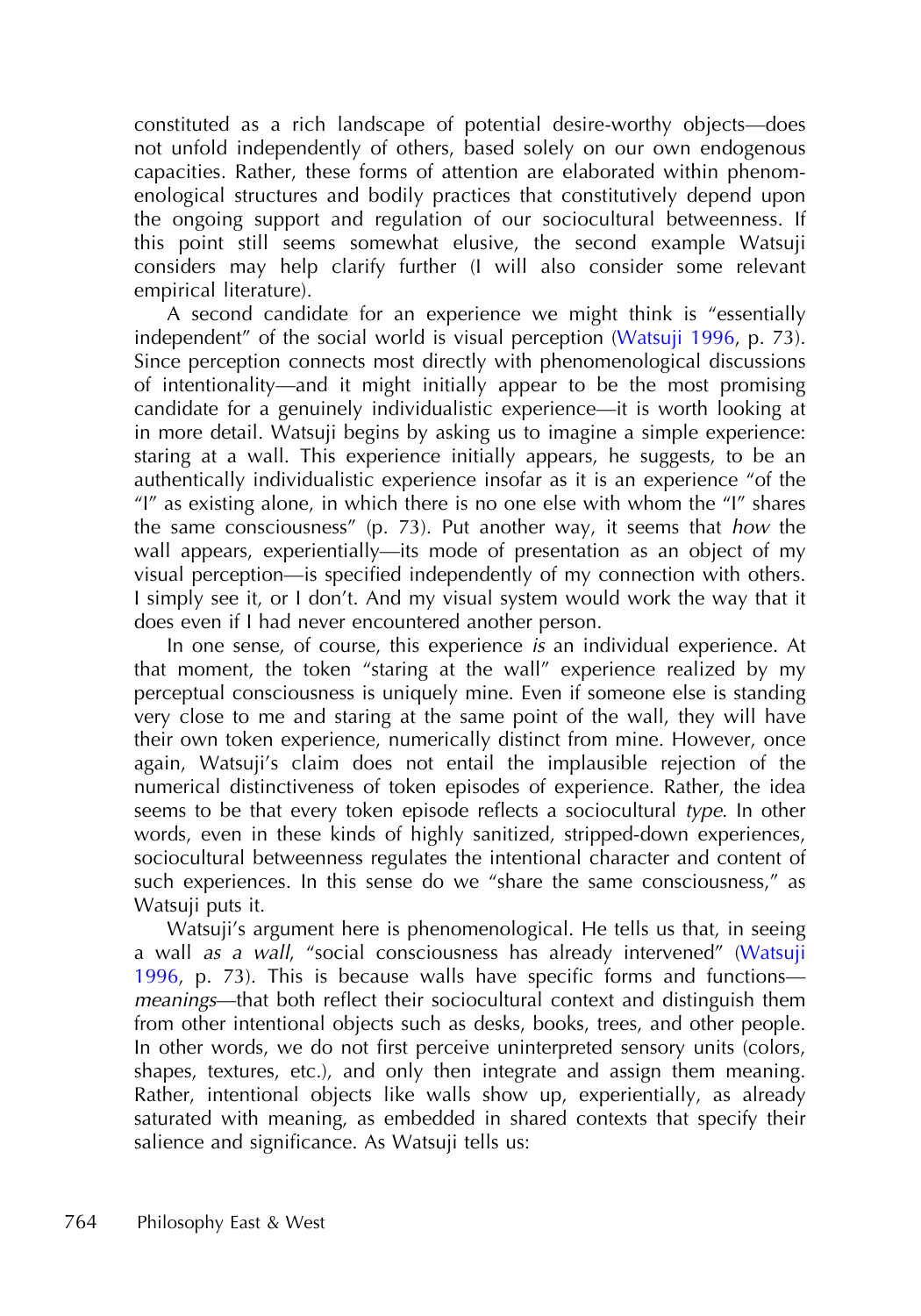The consciousness we possess in our daily lives is never a collection of sensations. Even when we remain in our study alone, we are still conscious of a wall as a wall, of a desk as a desk, and of a book as a book. . . . [F]rom the beginning we must concern ourselves with tools and assume there is no more primitive consciousness than this concern. (p. 73)

The important point here for Watsuji is that the form these tools take—the "how" by which they manifest as meaning-saturated intentional objects—is not the product of an individual consciousness but "rather exhibits a meaning common to all those who are concerned with this tool" (p. 73). Things like walls, tables, and desks have structures, names, and functions that reflect the sociocultural betweenness in which they are situated. This betweenness regulates how things and spaces show up for consciousness as meaningful (intentional) objects of experience.

Before concluding this section, we can note that there are different streams of empirical evidence that appear to support Watsuji's claim about the interrelation of betweenness, attention, and visual perception. These studies suggest that basic attentional processes by which individuals constitute intentional objects may be modulated by the sociocultural contexts in which these processes arise. For example, [Chua and colleagues](#page-20-0) [\(2005\)](#page-20-0) conducted eye-tracking studies with East Asian and American subjects. They found that when presented with images of animals and of non-living objects like cars, planes, and boats, East Asian subjects spent more time looking at the background of objects than did their American counterparts. They conclude that this variation in eye movements indicates a difference in terms of how attentional resources are allocated—a variation that stems, in part, from different factors in experience, expertise, and, crucially, socialization.<sup>6</sup> [One important socialization factor the authors](#page-19-0) single out is child rearing practices (see also [Chan et al. 2009; Fernald and](#page-20-0) [Morikawa 1993\)](#page-20-0). They observe:

East Asians live in relatively complex social networks with prescribed role relations. Attention to context is, therefore, important for effective functioning. In contrast, Westerners live in less constraining social worlds that stress independence and allow them to pay less attention to context. (p. 12633)

Accordingly, because attention management is, from birth, a socially scaffolded process ([Krueger 2013b\)](#page-22-0), different cultural expectations about roles, relations, and norm-governed practices will shape how caregivers teach infants to selectively attend to the world around them. Infants learn to constitute their world of experience in ways that reflect their situatedness in richly structured contexts of betweenness.

Other evidence supports this claim. For instance, similar cultural variations in attention have been found in studies of Canadian and Japanese children's drawings [\(Senzaki et al. 2014\)](#page-23-0). The former tends to adopt objectfocused drawing styles whereas the latter place the horizon higher in visual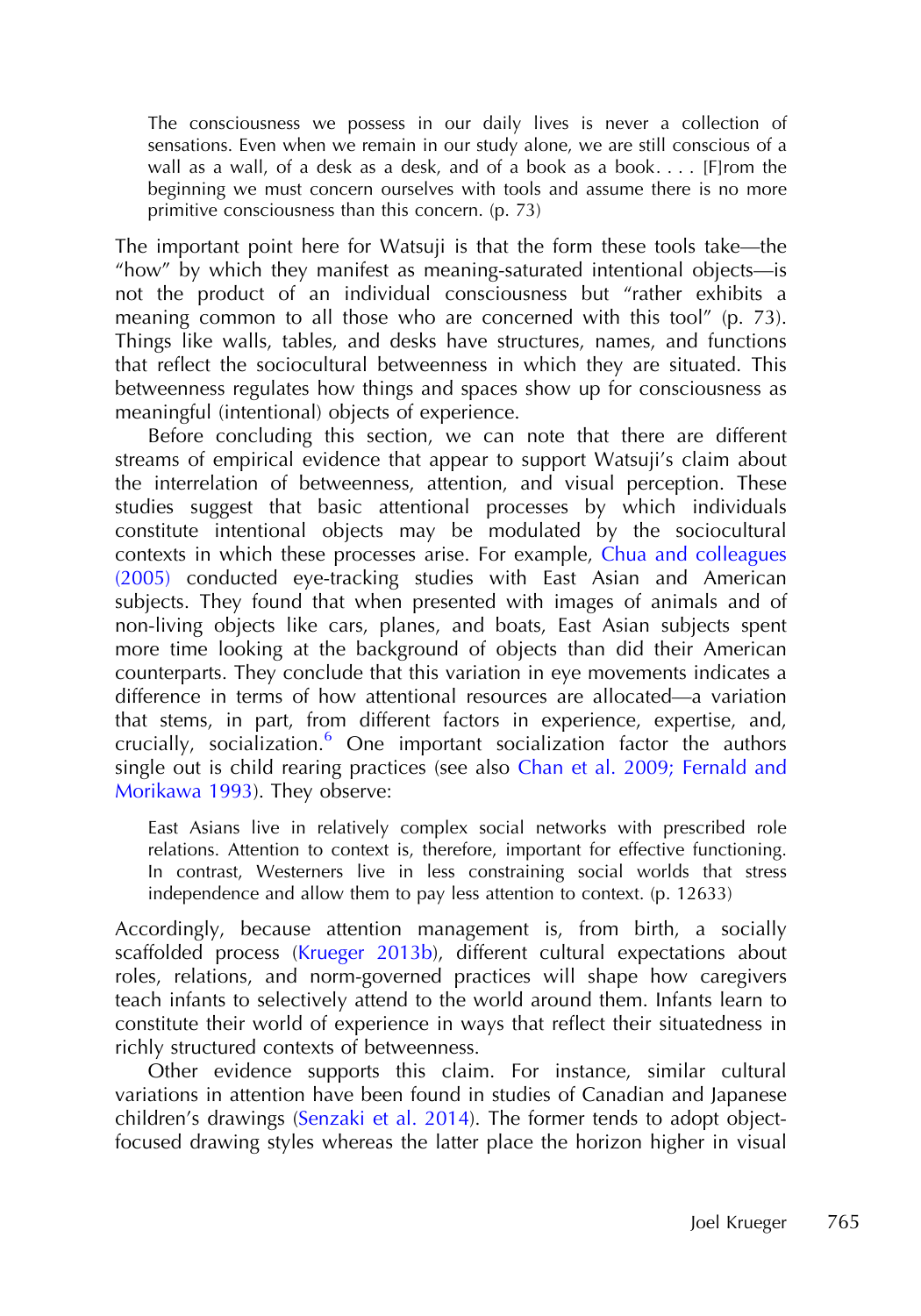space in order to include more contextual information. Even 24-month-old infants (e.g., American and Chinese) already exhibit similar culturally inflected patterns of attention [\(Waxman et al. 2016](#page-24-0)). The takeaway point, then, is that this evidence—in line with Watsuji's betweenness-based arguments—suggests that fundamental mechanisms by which the world shows up as a potential object of experience are not impervious to the influence of betweenness. Intentionality is social all the way down.

## The Anticipatory Structure of Intentionality

Watsuji's analysis of the social character of intentionality harbors a second important dimension worth considering. We can make this second dimension clearer by returning to his discussion of "reciprocity." As we've seen, for Watsuji intentionality is an active, world-engaged process. We not only engage with the world; the world, in turn, engages with us. When I reach out and pick up my coffee mug, that mug provides ongoing feedback specifying possible things I can do with it. Because it has a distinctive size, solidity, texture, and structure—and because, moreover, I have a body with a particular set of sensorimotor skills and habits—I can grasp and use it in a way I can't, say, with an egg, dandelion, or ladybug. There is a sense in which the character of the mug, as an intentional object, tells me what I can do with it; how it shows up in my experience is as an object that both affords and occludes certain interactive possibilities.

Put differently, for Watsuji this back-and-forth reciprocity specifies a field of possibilities, or set of anticipations, that are part of the character of our experience. This idea is found in somewhat elusive formulations such as when, approvingly citing Heidegger, Watsuji writes:

"A being there," despite existing in the world, finds space in its concern with what is at hand. Tools are "at hand," or in their region (Gegend) and occupy their place (Platz). Space such as an environmental region implies that it is itself in the world but is not a field that renders possible the world within itself. For this region, the ontological subject is itself spatial, as a being in the world. [\(Watsuji 1996](#page-24-0), p. 174)

For Watsuji, "ontological subjects" live the spaces they inhabit—they aren't simply passively situated in these spaces but can actively transcend them and therefore they perceive further interactive possibilities via the "practical interconnections" that exist between themselves and the meaningful things they engage with. Simply making coffee in the morning, turning on my computer to begin writing, or emptying the trash is an active reconfiguration of my lived space and the possibilities that comprise that space.

However, as is always the case for Watsuji, this anticipatory character of experience harbors an irreducible social dimension operative at a fundamental level. This is because individuals perceive a landscape of possibilities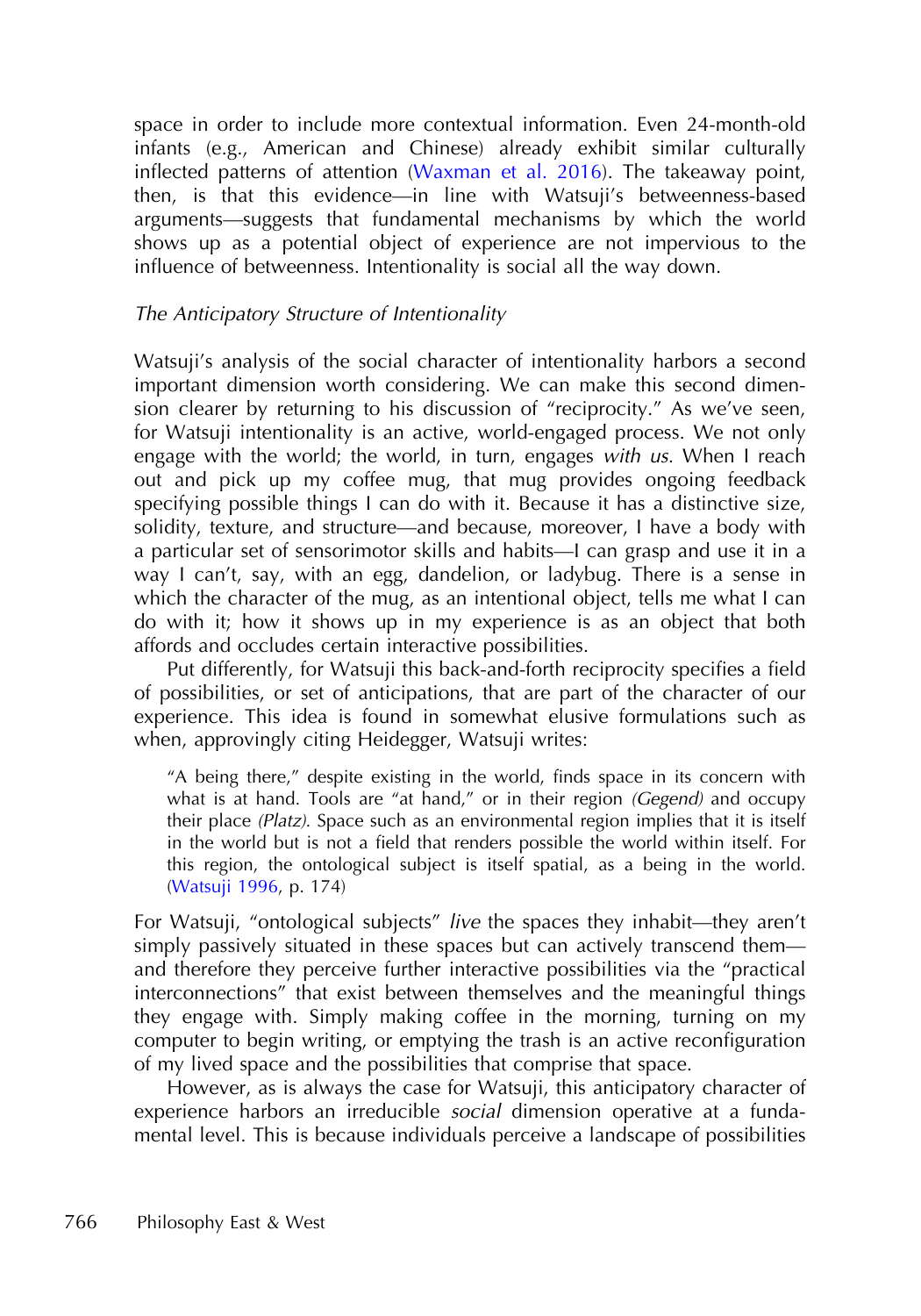only insofar as they are rooted in a shared world with others. As Watsuji tells us, this time critiquing what he sees as Heidegger's neglect of the social:

A subjectivity based on a concern with tools is possible only if tools are already established in human relationships. Only when we extract the element of the individual from these human relationships and keep our focus on the individual while considering his human activities are we able to come to grips with the concern with tools. ([Watsuji 1996,](#page-24-0) p. 175)

What this seems to mean for Watsuji is that tools like hammers, smartphones, and hymnals only acquire their meaning—and afford their respective interactive possibilities—insofar as they are persistently situated within *intersubjective space*, that is, rich networks of customs and practices in which "these tools have already emerged out of those human relationships involved in collective labor" (p. 176). So, the point for Watsuji is not just that we learn how to use things by watching others (although we do). Rather, the more subtle point is that the salience of a tool's interactive possibilities, the range of things we can potentially do with it, is in some "deep" sense modulated, in an ongoing way, by our persistent connection with others and a shared world. To return to analysis from the previous section: how a tool is constituted as an intentional object—including what sort of interactive possibilities it affords—depends upon the features of the tool as well as on our ongoing connection with others. For Watsuji, the anticipatory character of intentionality is thus coextensive with a persistent sense of betweenness. As we will see shortly, this idea gains plausibility when we see that, in schizophrenia, a disturbance of the latter potentially ramifies throughout the former.

Before turning to psychopathology, however, we can further unpack Watsuji's claim here by noting that within the phenomenological tradition, both Husserl and Merleau-Ponty use the concept of "horizon" to capture this anticipatory structure of intentionality. Simply put, the "horizonal" structure of experience refers to the fact that, when perceiving something like a mug, we experience the mug as wholly present, even though, strictly speaking, we only see the part facing us at that moment. Additionally, we experience the mug as stable and unchanging even as our relationship to it changes—that is, we move nearer, farther away, walk around it, grasp it, rotate it in our grip, and so forth—and accordingly perceive the whole object via momentary and partial appearances. How is this possible?

For phenomenologists, it is because we perceive what is both present and possible; the latter is as constitutive of perception as is the former. In other words, we experience what is perceivable from our current vantage point as well as other possible vantage points that we or others can potentially adopt: "Everywhere, apprehension includes in itself, by the mediation of a 'sense', empty horizons of 'possible perceptions'; thus I can,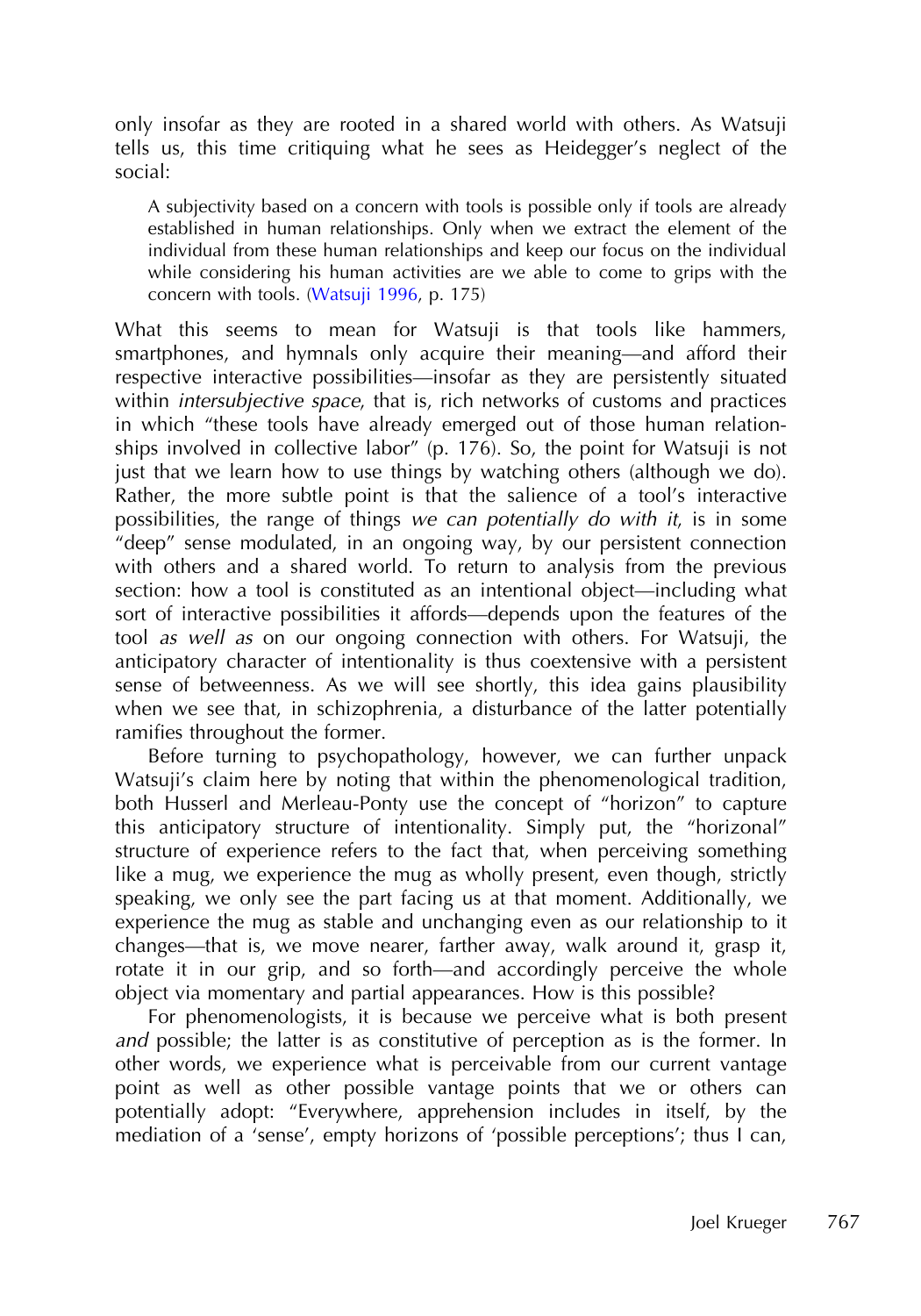at any given time, enter into a system of possible and, if I follow them up, actual, perceptual nexuses" [\(Husserl 1989,](#page-21-0) p. 42). Elsewhere, Husserl anticipating Merleau-Ponty's emphasis on the motor dimension of intentionality—clarifies that horizons involve a kinaesthetic element or mode of active anticipation:

The possibilities of transition are *practical* possibilities, at least when it is a question of an object which is given as enduring without change. There is thus a freedom to run through the appearances in such a way that I move my eyes, my head, alter the posture of my body, go around the object, direct my regard toward it, and so on. We call these movements, which belong to the essence of perception and serve to bring the object of perception to givenness from all sides insofar as possible, kinaestheses. ([Husserl 1973](#page-21-0), pp. 83–84)

To be clear, the anticipatory "horizon" is not an addition to, or extra element within, our experience. Rather, it is constitutive of our experience of what an object is—and, crucially for our purposes, how it is manifest to consciousness, its mode of presentation as an intentional object.

Again, what is particularly important here for this discussion is that, for Watsuji, this anticipatory horizon is often regulated not just by our sensorimotor capacities but also by our sociocultural milieu: the intersubjective space in which intentional objects stand out with their distinctive salience and significance. To help motivate this idea, consider an example provided by van den Berg: the different ways that the same city can appear, experientially, when showing a guest around town. He writes:

[O]ne can learn to know another best by traveling with him through a country or by looking at a town with him. One who often shows the same town to different people will be struck by the ever new way in which this town appears in the conversation that is held about the sights during such a walk. These different ways are identical with the people with whom one walks, they are forms of subjectivity. ([van den Berg 1952,](#page-24-0) p. 166)

In van den Berg's example, as we stroll around the city pointing out sites of interest, the ongoing input of our guest will regulate the character of how we experience the city, how it shows up as an intentional object. If our guest is dismissive or uninterested, the city will appear flat and lifeless, devoid of compelling features or possibilities that previously excited us. Jointly experiencing something with another can thus impoverish or downregulate our experience of it. As van den Berg observes, "We all know people in whose company we would prefer not to go shopping, not to visit a museum, not to look at a landscape, because we would like to keep these things unharmed" [\(van den Berg 1972](#page-24-0), p. 65). Of course, the presence of others can deeply enrich our experience, too, such as when they enthusiastically respond to our tour and affirm our appreciation of the city's compelling qualities. Their input may even open us up to new interactive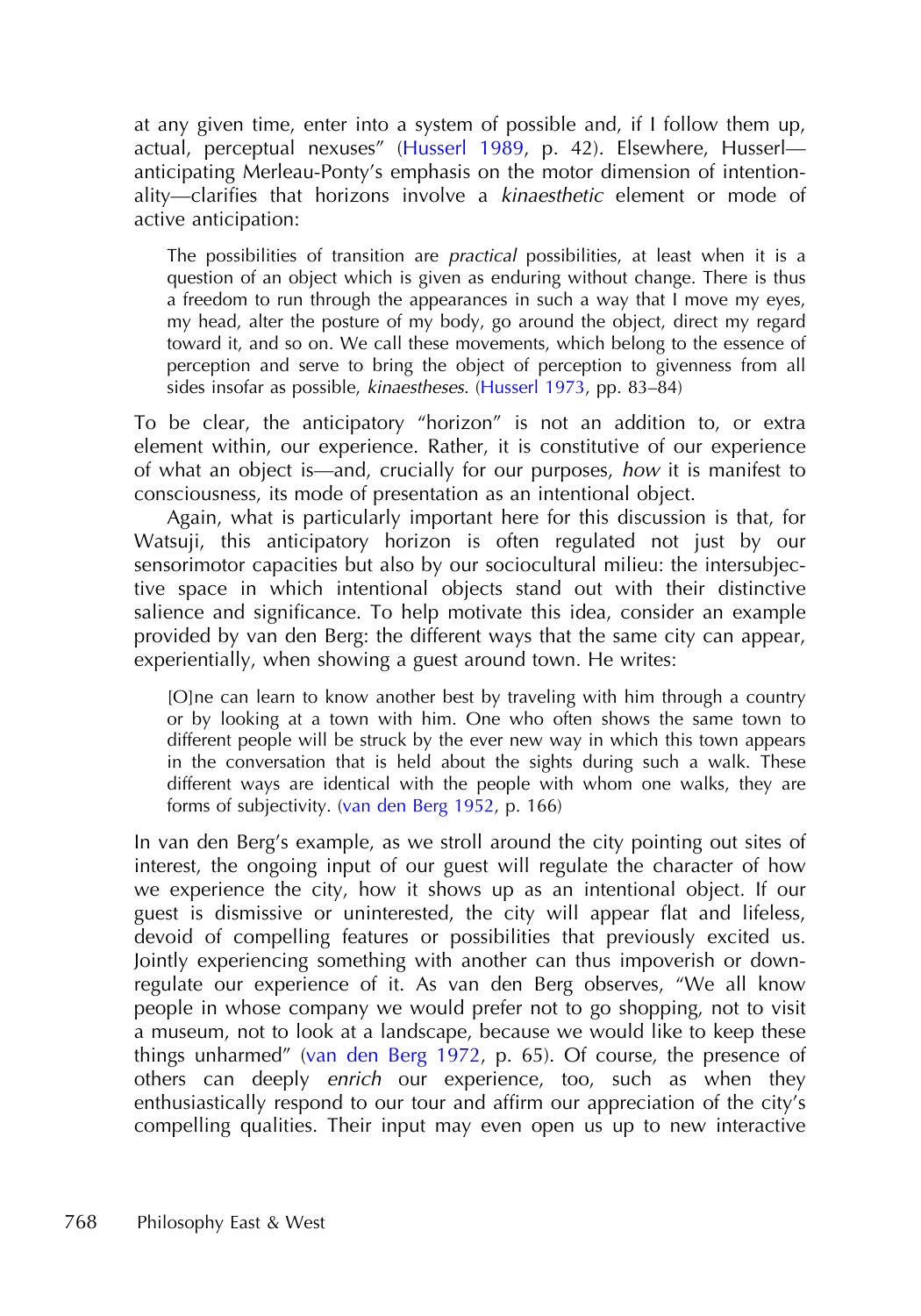possibilities that we had not previously experienced—or perhaps enable us to see familiar possibilities in a new and fresh way.

To conclude this section, the salient point is that the feeling of being with others shapes and regulates, in an ongoing way, the anticipatory character of how we experience the world in their presence—including what interactive possibilities are manifest as present (or absent, as the case may be). And the more general takeaway message is that, for Watsuji, the character of how some intentional objects appear to us—their particular "how" or mode of presentation—does not simply reflect features of our neurophysiology, our sensorimotor capacities, or even features of the objects and spaces themselves. Additionally, this character is shaped and regulated by the social world, including the feeling of what we can do with others. In this way is the deep structure of intentionality bound up with betweenness. As we will now see, when this persistent feeling of being rooted in a shared world with others is lost—such as we find in psychopathological conditions like schizophrenia the integrity and stability of experience can become deeply compromised.

## III. Psychopathology and Disturbances of Intentionality and Betweenness

I now argue that Watsuji's characterization of the social character of intentionality is useful for illuminating subtle experiential anomalies distinctive of schizophrenia, particularly in the prodromal phase preceding the onset of full-blown psychosis. More precisely, it can help illuminate subtle disturbances of intentionality, including how these disturbances flow from a loss of persistent connectedness with the social world. I begin with a brief background.

## Kimura, Schizophrenia, and the Ipseity-Disturbance Model of Schizophrenia

I am not the first to see a link between Watsuji's work on betweenness and psychopathology. The Japanese psychiatrist Bin Kimura explicitly appeals to Watsuji in various texts exploring the character of different mental disorders [\(Stevens 2003; Van Duppen 2017\)](#page-23-0). For example, Kimura argues that a cluster of phobias common among Japanese patients but rarely found among non-Japanese patients—phobias that are, he says, part of a more "general fear of facing others" (taijin kyofu-sho), such as a fear that one's face is ugly or red, that one's body smells badly, or a fear of being looked at or making inappropriate eye contact—can be illuminated by acknowledging the predominantly relational or betweenness-oriented sense of self distinctive of Japanese culture ([Kimura 1972;](#page-21-0) see also [Arisaka 2001](#page-19-0)). Part of the anxious character of these disorders, Kimura argues, stems from the fear one experiences when anticipating the embarrassment these conditions may cause others (i.e., those who must view one's ugly face, smell one's offensive odor, etc.).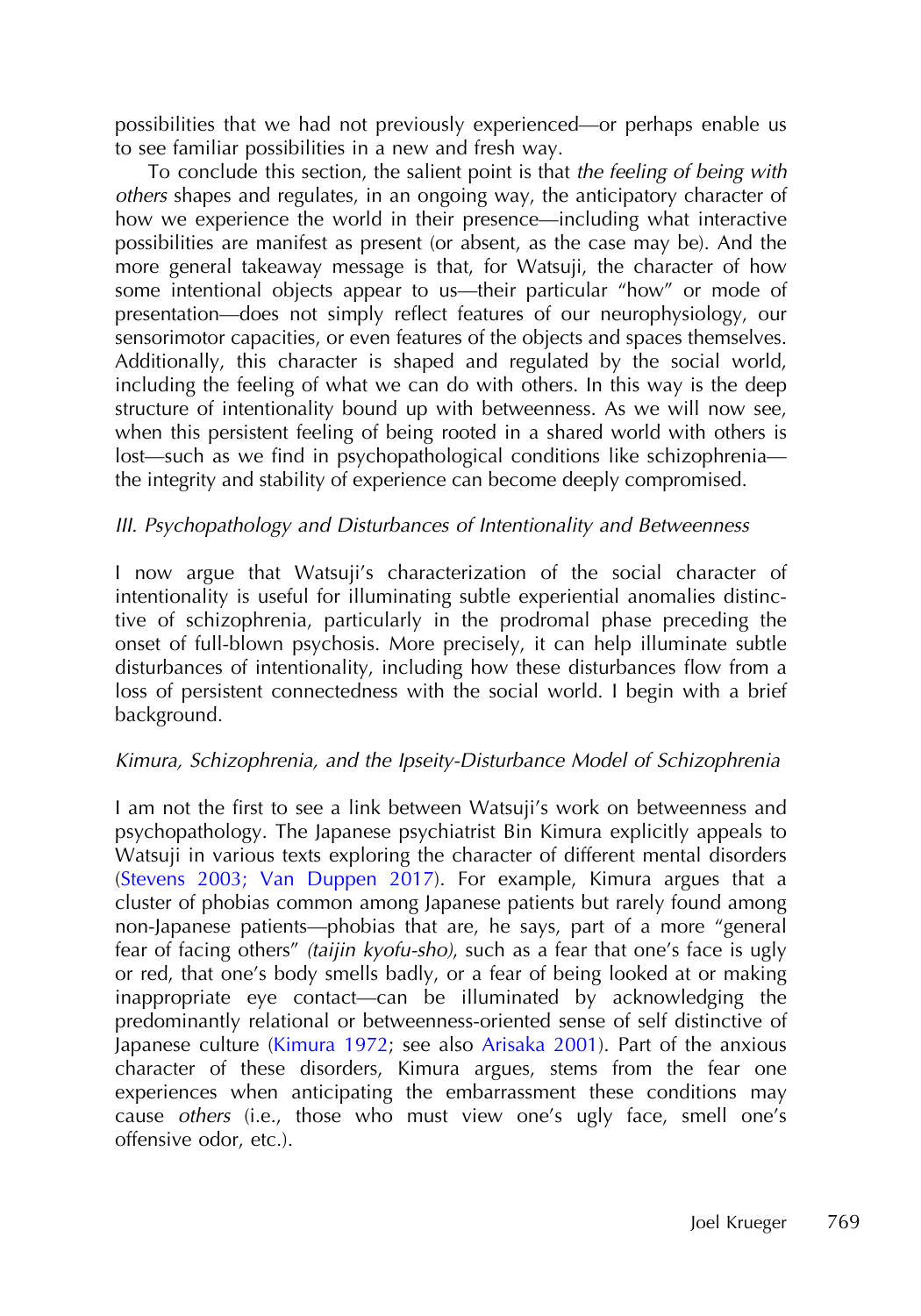Kimura also applies this betweenness-based framework to schizophrenia [\(Krueger 2019b\)](#page-22-0). For Kimura, schizophrenia is more than just a brain disorder. It is a self-disorder—a multi-level disturbance of the individual's relationship with their world. At the heart of this disturbance, according to Kimura, is a disturbance of the sense of "I-ness," the preflective sense that one is an enduring subject of experience. However, Kimura—drawing upon Watsuji—argues that this disturbance also has an other-directed intersubjective dimension: a disruption of the "interpersonal between" weaving individuals into their sociocultural milieu, as he puts it. Kimura insists that these two dimensions "represent different aspects of one and the same basic occurrence of schizophrenic estrangement" ([Kimura 1982](#page-21-0), p. 182). Consequently, schizophrenia cannot be understood just by looking at functional disorders in the brain, or even by looking at disturbances of individual selfconsciousness. This is because it ultimately manifests as "a striking event of the interhuman world or as a pathology of the "between" in the most unmediated and unequivocal way" (pp. 178–179).

Others working in phenomenological psychopathology echo Kimura's characterization of schizophrenia as a self-disturbance. They argue that the generative disorder of schizophrenia is a disturbance of the first-person perspective: a disturbance of the "sense of mineness" that accompanies all episodes of consciousness [\(Sass and Parnas 2003](#page-23-0); see also [Henriksen and](#page-21-0) [Nordgaard 2014](#page-21-0), and [Raballo et al. 2011\)](#page-23-0). This sense of mineness is a minimal form of selfhood, the integrity of which is presupposed by other richer and more complex forms of selfhood (e.g., narrative forms of self). It refers to the first-person quality of experience—"the distinct manner, or how, of experiencing" that specifies intentional objects as given to me, in my field of experience [\(Zahavi 2014](#page-24-0), p. 22). When I see a sunset, hear a bird's song, savor a rich whisky, or remember my deceased grandmother, I have these experiences in a first-personal way. I immediately recognize them as my own, as experiences that belong to me and not to someone else.

Some argue that this minimal self is altered or disturbed in schizophrenia. According to this so-called ipseity disturbance model (IDM)—ipse is Latin for "self" or "itself"—this disturbance can include a diminished sense of existing as a bodily subject, a weakened sense of ownership of one's thoughts and experience, a gradual fragmentation or loss of coherence of the field of awareness, and disturbed self–world, self–other boundaries [\(Parnas et al. 2005\)](#page-23-0). Indications of this ipseity disturbance are found in reports from first-admitted patients. Individuals often describe feeling as though they do not exist, and that they lack an inner core or sense of immediacy with respect to their own experience. They say things like: "I have a feeling like it is not me experiencing the world; it feels as if another person was here instead of me"; "My feeling of experience as my own experience only appears a split second delayed"; and "My first-person perspective is replaced by a third-person perspective" (pp. 245–246).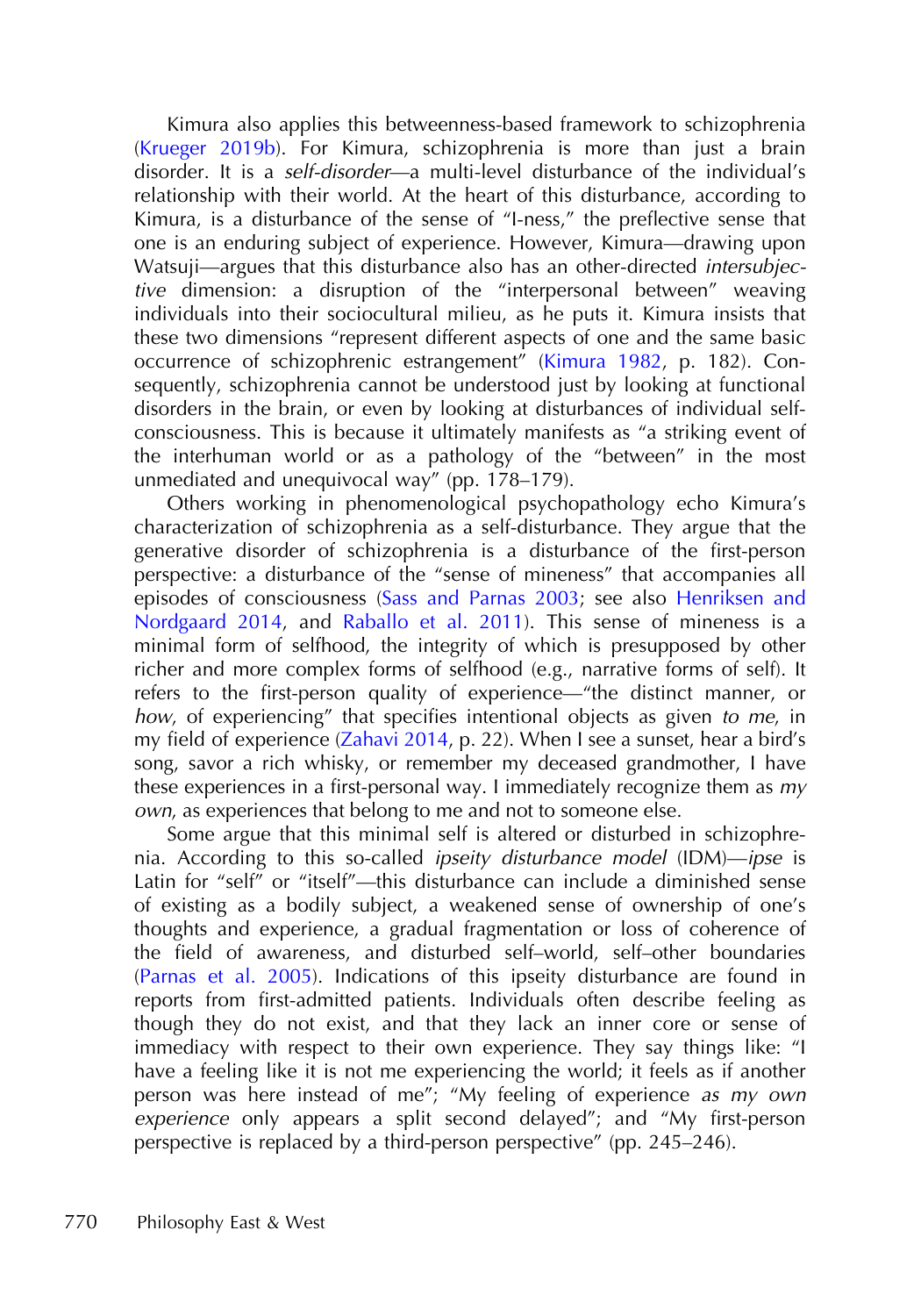Phenomenological approaches to ipseity disturbances have proven useful for understanding early anomalous experiences in schizophrenia. In a clinical context, these descriptions can aid intervention efforts, assist differential diagnosis (since certain forms of self-disturbances appear unique to schizophrenia), and also increase our understanding of, and empathy for, the patient's lived experience—an empathy that in the context of a clinical interview can bring the patient some relief when they feel the interviewer is familiar with aspects of their experience ([Henriksen and Nordgaard 2016,](#page-21-0) p. 278). However, ipseity approaches can be enriched by highlighting how various forms of disrupted intentionality co-occur with, or exacerbate, disruptions of ipseity.<sup>7</sup> [This is where Watsuji can help.](#page-19-0)

#### Schizophrenia and Disturbances of Intentionality and Betweenness

There is evidence that structures of intentionality can become altered or disturbed in schizophrenia. For example, [Fuchs \(2007\)](#page-20-0) draws on [Husserl](#page-21-0)'s [\(1991\)](#page-21-0) analysis of "inner time consciousness" to relate schizophrenic disorders to the temporal structure of consciousness and intentionality. According to Husserl, the temporal microstructure of consciousness—as intentional—consists of a dynamic self-organizing process comprised of both a retention of what was just perceived or thought and an anticipatory protention of what one expects to continue perceiving or thinking. A melody, for example, is only perceived *as a melody* insofar as we are aware not just of what is currently being played, but also of how the present notes relate to what has just been played, along with our anticipations of how the melody will continue. The coherence of experience thus exhibits a temporal "thickness." For Husserl, this temporal synthesis is a tacit background process organizing our experiences—and the intentional acts that comprise them—into sequences of coherent units. It is also crucial for organizing the anticipatory character of experience, discussed previously.

This temporal microstructure of intentional consciousness can become disturbed in schizophrenia ([Fuchs 2007,](#page-20-0) p. 233). As a result, patients' capacity to make sense of situations and experiences—as well as others' behavior—is impaired. For example, in the early stages of psychosis, experiences such as the loss of one's train of thought, difficulty following conversations, or difficulty maintaining narrative coherence are common (see also [Gallagher 2007\)](#page-21-0). One patient says, "I'm a good listener but often I'm not really taking it in. I nod my head and smile but it's just a lot of jumbled up words to me" ([McGhie and Chapman 1961](#page-22-0), p. 106). Another says, "Time is somehow changed. It isn't supposed to be the way it is. I don't know in what way" [\(Sass et al. 2017,](#page-23-0) p. 24).

This temporal disruption also destabilizes the dynamics of motor intentional processes—our ability to enact "practical act-connections," as Watsuji terms them. One patient describes the experience this way: "I found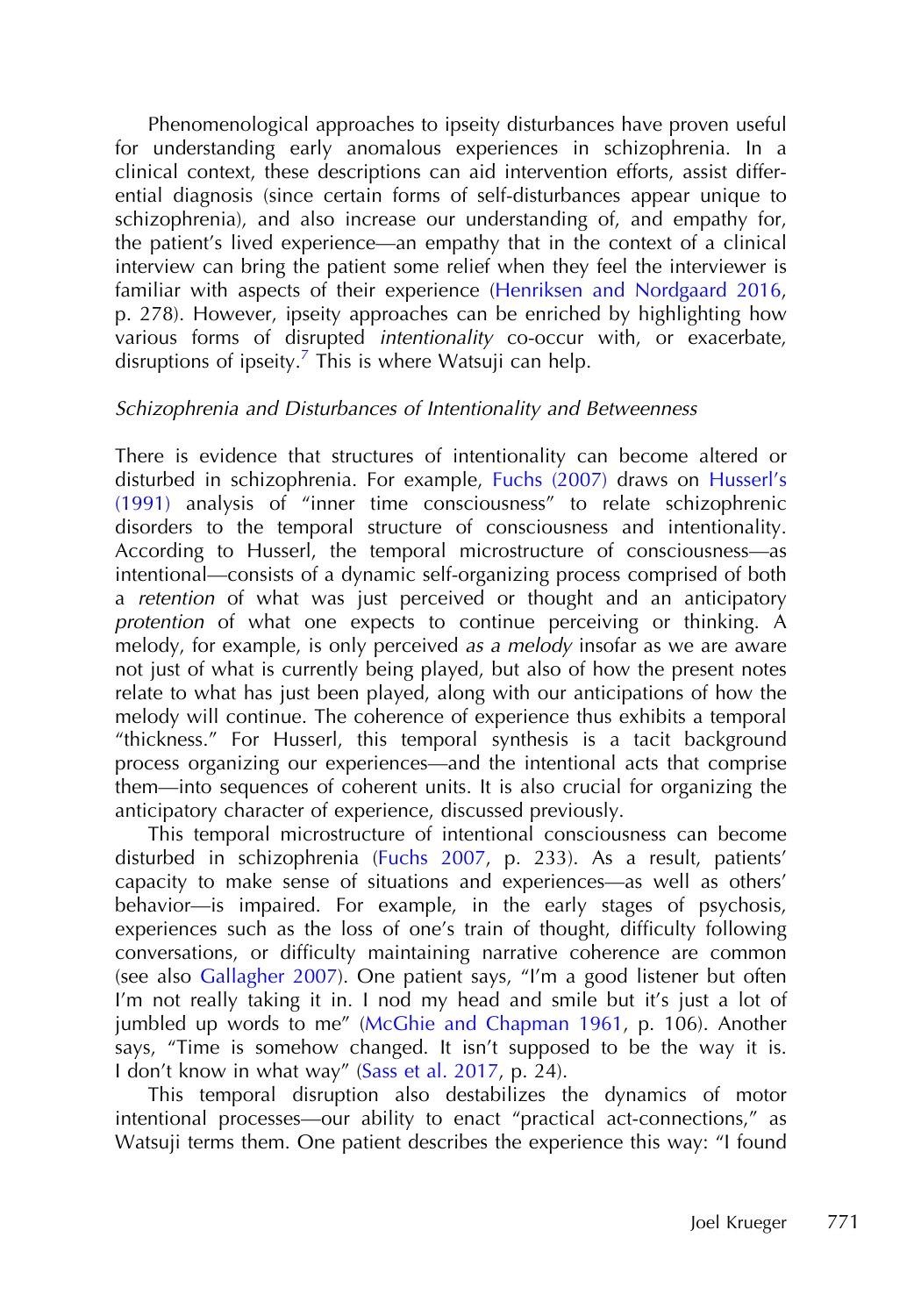recently that I was thinking of myself doing things before I would do them. If I am going to sit down, for example, I have got to think of myself and almost see myself sitting down before I do it. It's the same with other things like washing, eating, and even dressing" [\(McGhie and Chapman 1961,](#page-22-0) p. 107). In these cases, actions that are normally performed with an unreflective spontaneity are taken up in a deliberate and thoughtful way; each movement is considered in isolation from the others, leading to a "disautomation" that compromises the individual's ability to negotiate their physical and social environments smoothly ([Fuchs 2007](#page-20-0), p. 233).

Watsuji's analysis of the interrelation of intentionality and betweenness can help bring another important dimension of these disturbances to light. The idea, in short, is that disturbances of intentionality do not originate exclusively from more fundamental *ipseity* disturbances—that is, disturbances of a presocial minimal self—as is sometimes thought to be the case (e.g., see [Raballo et al. 2011\)](#page-23-0). Watsuji's analysis can instead help illuminate how erosions of betweenness potentially disrupt an individual's intentional relation with the world. As we saw previously, for Watsuji the character and structure of intentionality is constitutively dependent upon an individual's deep integration with their sociocultural environment. It follows, accordingly, that when certain aspects of this social integration are disrupted or lost altogether, the structural integrity and phenomenological stability of their experiences can become deeply compromised. This Watsuji-informed perspective therefore suggests that some of the causes of schizophrenia reside not solely within the individual but also within the dynamics of their broader relation to a shared world. Self-disturbances in schizophrenia are equally relational disturbances ([Ratcliffe 2017a;](#page-23-0) see also [Fuchs 2015](#page-20-0) and [Krueger 2018\)](#page-22-0).

A full defense of this claim will have to wait for another time. Here, I will only offer a brief sketch. $8$  Consider fi[rst reports indicating how](#page-19-0) individuals with schizophrenia lose the persistent feeling that they are bodily rooted in a common intersubjective space with others. Many will say things like "People move weirdly about[,] . . . make gestures, movements without sense"; "I simply cannot grasp what others do"; "There is a pane of glass between me and mankind"; "The others know the [social] rules; I have to study them" [\(Sass et al. 2017](#page-23-0), pp. 26–27). Individuals describe how they feel as though they are cut off from the sociocultural and material aspects of betweenness that most of us take for granted in everyday life.

This felt lack of social rootedness flows, at least in part, from a disturbance of what [Froese and Fuchs \(2012\)](#page-20-0) term "inter-bodily resonance"—the capacity to "resonate" with the bodily expressions and emotions of other people. It is well established that motor mimicry (i.e., spontaneous mimicry of others' facial expressions, gestures, movements, and intonation patterns) and behavioral synchrony (i.e., synchronizing speech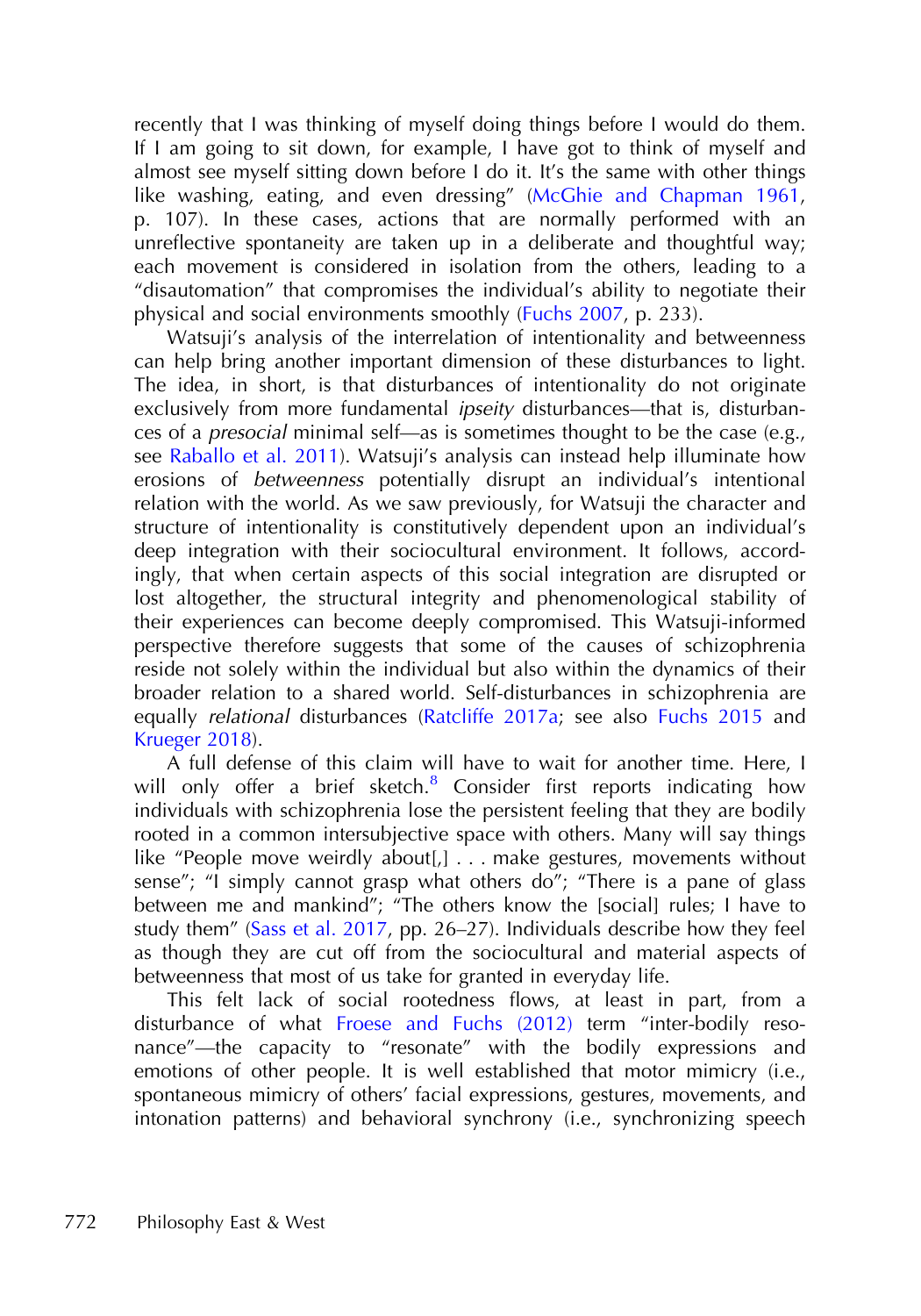rhythms and bodily movements over short and long-term timescales) are crucial mechanisms for social understanding ([Bernieri and Rosenthal 1991;](#page-20-0) [Wiltermuth and Heath 2009](#page-20-0)). When we interact with others, their expressive actions—their gestures, facial expressions, postural adjustments, intonation patterns, movements, manipulations of shared space, and so forth—have a direct impact on our bodily and emotional responses [\(Krueger 2011](#page-22-0)). These resonance processes promote social cohesion and strengthen feelings of connectedness, rapport, and cooperation ([Lakin and](#page-22-0) [Chartrand 2003; van Baaren et al. 2004](#page-22-0)). We might think of these processes as mechanisms responsible for the forms of bodily betweenness Watsuji describes.

These bodily processes are disturbed in schizophrenia. Not only do individuals describe how they feel a kind of experiential distance or alienation from their own body—for example "it's like I'm not in my body or not attached to it"; "My body feels alien to me" ([Krueger and Henriksen](#page-22-0) [2016](#page-22-0)). This experiential disturbance is also manifest in the ways that individuals with schizophrenia exhibit diminished facial, gestural, and vocal expressivity, which in turn diminishes the sort of resonance responses they elicit from others ([Kring and Elis 2013](#page-21-0)). Moreover, individuals with schizophrenia often show a deficit in their ability to detect and respond to the facial and gestural expressions of others [\(Amminger et al. 2012; Chan](#page-19-0) [et al. 2010; Edwards et al. 2002\)](#page-19-0). As a result, this lack of perceptual access and responsiveness to others' bodily expressions contributes to the individual's loss of social attunement and a general feeling of disconnectedness from others—a feeling, in other words, that they are not responsive participants within the dimensions and intensities of betweenness that characterize everyday life. This feeling is articulated in remarks like "There is a pane of glass between me and mankind"; "A wall of void isolates me from everybody" [\(Sass et al. 2017](#page-23-0), p. 27).

For this discussion, the key point is that this disturbance of betweenness ramifies throughout schizophrenic individuals' intentional relations with the world and others. Changes in interpersonal experience at a basic bodily level affect the deep structure of intentionality—including its anticipatory dimension. This dimension, the integrity and character of which depends (as we saw above) on feeling a persistent connectedness with others, becomes unstable, ambiguous, and indeterminate: for example, "more and more, I lost the feeling of practical things"; "objects are stage trappings placed here and there, geometric cubes without meaning"; "the others know the rules; I have to study them" [\(Sass et al. 2017,](#page-23-0) pp. 37, 38, 27). By virtue of their disturbed bodily betweenness, individuals become viscerally isolated from a public world writ large; become disengaged from the everyday projects, possibilities, and practical activities that continually affirm our connections with others; fail to receive forms of interpersonal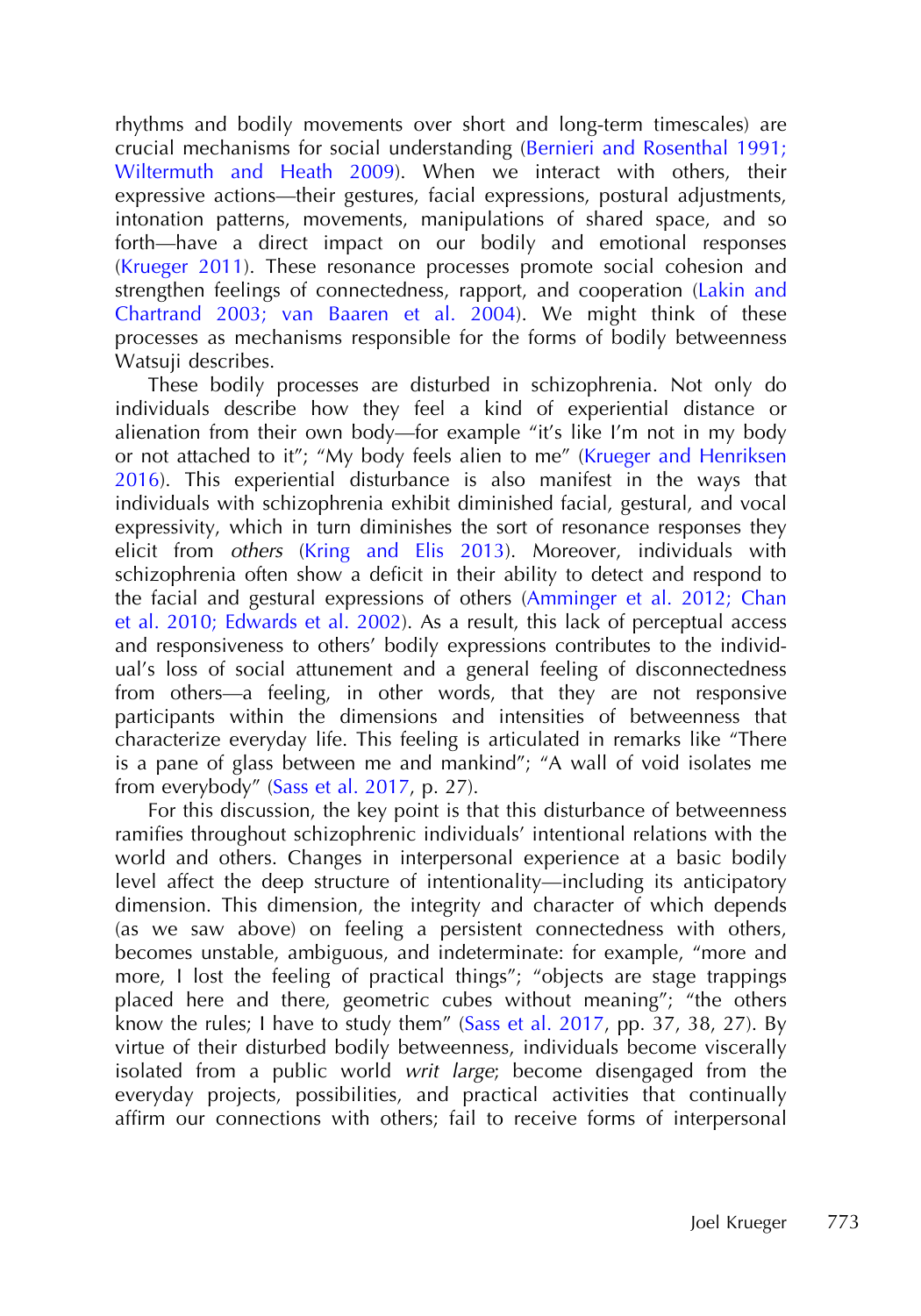validation both small and large; and, as we've seen, fall out-of-sync with the shared emotions, concerns, and wider structures that govern our myriad encounters with others and our joint actions in the world ([Ratcliffe 2017b,](#page-23-0) 151).

As a result, the character of how the world appears, experientially—its manifestation as an intentional object—is altered without the persistent scaffolding of this betweenness. Ratcliffe puts this point well when he tells us that "The kinds of possibility attached to entities in the surrounding environment are, to a substantial degree, consistent and enduring, a consistency that depends partly on relations with others" [\(Ratcliffe 2017a,](#page-23-0) p. 159). When these relations become disturbed, the character of intentional processes that disclose possibilities "attached to entities" are also compromised. Self-disturbances in schizophrenia are thus equally relational disturbances—disturbances of betweenness.

## IV. Conclusion

I have argued that Watsuji develops a philosophically rich and timely characterization of intentionality worthy of further attention. His account productively stresses the centrality of embodiment and agency. For Watsuji, intentionality is not an intrinsic feature of mental states but rather a relational property of the whole person engaging with the things, spaces, and people in a common world. More strongly, for Watsuji features of this shared world are, as we have seen, constituent features of the intentional processes that bind us to this very world. The character and content of our intentional acts—which determine how the world and things in it show up as objects of experience—are deeply regulated by betweenness. Accordingly, we cannot understand intentionality without considering its constitutive interrelation with betweenness.

However, Watsuji's view here is of interest not simply to phenomenologists. I have argued further that this social characterization of intentionality can help further illuminate experiential anomalies in psychopathology, and particularly schizophrenia. Building upon Kimura's Watsuji-inspired approach, I have argued that thinking of schizophrenia exclusively as a selfdisorder may be too narrow a perspective. What is needed, rather, is a framework that brings to light the irreducibly relational character of such self-disturbances—that is, a framework that helps to understand how losing touch with others is, simultaneously, to lose touch with the resources that give us a world of experience in the first place. A better understanding of such experiences can deepen our empathy for those in their grip and equip us with conceptual and clinical resources to reach them more effectively. As in many other areas, Watsuji can contribute important theoretical tools for undertaking this work.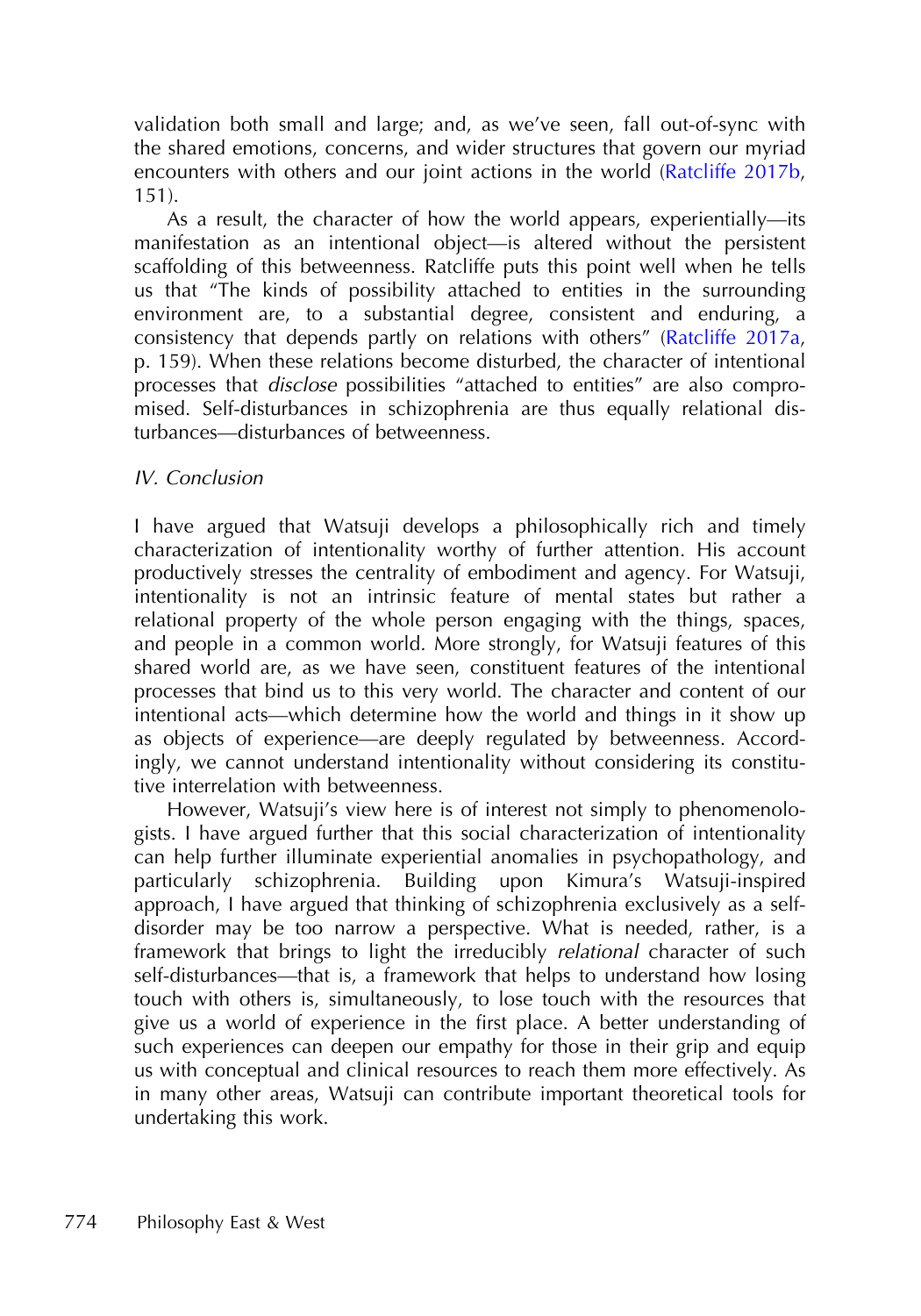#### <span id="page-19-0"></span>Notes

- 1 For a helpful overview and bibliography, see [Carter and McCarthy](#page-20-0) [2017](#page-20-0).
- 2 See [Mayeda 2006](#page-22-0) for a detailed look at Watsuji's critical relationship with Heidegger.
- 3 Whether or not Husserl is guilty of these sins (probably not) need not concern us here. For absolution, see [Zahavi 2017](#page-24-0), pp. 77–136, and [Moran 2017](#page-22-0). Nevertheless, there are contemporary theorists who are happy to locate intentionality entirely in the head and limit it to traditionally defined internal mental states. [Horgan and Kriegel \(2008\),](#page-21-0) for example, defend a "strongly internalist, broadly Cartesian picture of the mind" and phenomenal intentionality. For an alternative enactive view—closer in spirit to Watsuji (although they don't discuss him)—see [Gallagher and Miyahara 2012.](#page-21-0)
- 4 Some of Watsuji's formulations here and elsewhere anticipate recent enactive approaches to cognition that stress the central role played by agency in structuring cognitive, perceptual, and affective processes (e.g., [Colombetti 2014; Gallagher 2017; Noë 2009\)](#page-20-0).
- 5 For example, he says that "phenomenology from beginning to end analyzed individual consciousness only. Even after attention was deepened from consciousness to being, it was still concerned with 'individual being'" ([Watsuji 1996,](#page-24-0) p. 219).
- 6 Similar effects have been observed in the visual perception of objects and space [\(Boduroglu et al. 2009; Kelly et al. 2010; Saulton et al. 2017](#page-20-0)).
- 7 For a related friendly critique of the potential narrowness of ipseity approaches, see [Krueger 2018](#page-22-0).
- 8 [Ratcliffe \(2017a, 2017b\)](#page-23-0) defends a social account of self-disturbances in schizophrenia very close to the one I am advocating here.

## References

- Amminger, G. Paul, Miriam R. Schäfer, Konstantinos Papageorgiou, Claudia M. Klier, Monika Schlögelhofer, Nilufar Mossaheb, Sonja Werneck-Rohrer, Barnaby Nelson, and Patrick D. McGorry. 2012. "Emotion Recognition in Individuals at Clinical High-Risk for Schizophrenia." Schizophrenia Bulletin 38, no. 5:1030–1039.
- Arisaka, Y. 2001. "The Ontological Co-Emergence of 'Self and Other' in Japanese Philosophy." Journal of Consciousness Studies 8, nos. 5–7:197–208.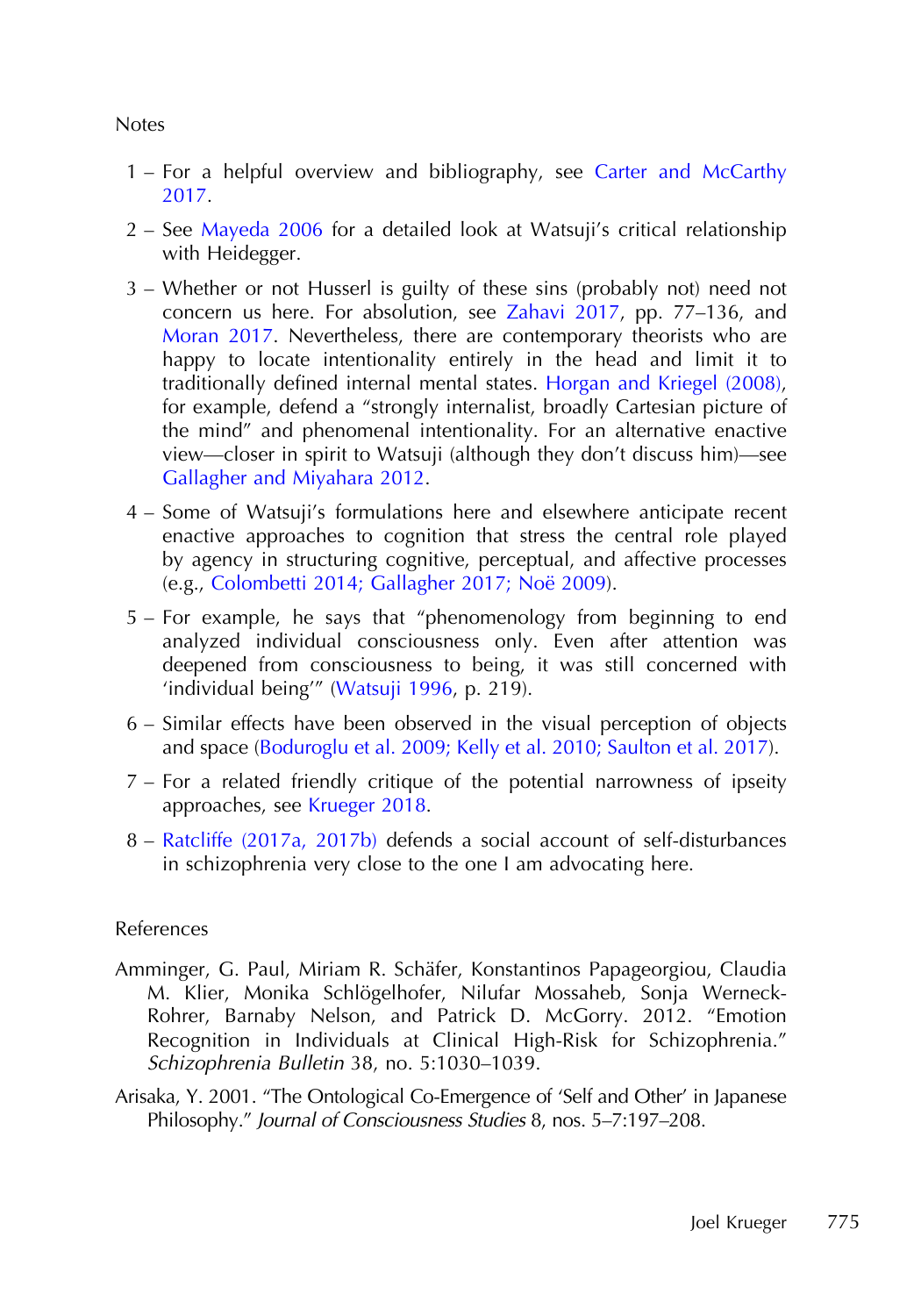- <span id="page-20-0"></span>Bernieri, Frank J., and Robert Rosenthal. 1991. "Interpersonal Coordination: Behavior Matching and Interactional Synchrony." In Fundamentals of Nonverbal Behavior, edited by R. S. Feldman and B. Rime, pp. 401–432. Cambridge: Cambridge University Press.
- Boduroglu, Aysecan, Priti Shah, and Richard E. Nisbett. 2009. "Cultural Differences in Allocation of Attention in Visual Information Processing." Journal of Cross-Cultural Psychology 40, no. 3:349–360.
- Carter, Robert, and Erin McCarthy. 2017. "Watsuji Tetsurô." In The Stanford Encyclopedia of Philosophy, edited by Edward N. Zalta (Metaphysics Research Lab, Stanford University, Spring 2017). [https://plato.stanford.](https://plato.stanford.edu/archives/spr2017/entries/watsuji-tetsuro/) [edu/archives/spr2017/entries/watsuji-tetsuro/.](https://plato.stanford.edu/archives/spr2017/entries/watsuji-tetsuro/)
- Chan, Cheri C. Y., Amanda C. Brandone, and Twila Tardif. 2009. "Culture, Context, or Behavioral Control? English- and Mandarin-Speaking Mothers' Use of Nouns and Verbs in Joint Book Reading." Journal of Cross-Cultural Psychology 40, no. 4:584–602.
- Chan, Raymond C. K., Huijie Li, Eric F. C. Cheung, and Qi-Yong Gong. 2010. "Impaired Facial Emotion Perception in Schizophrenia: A Meta-Analysis." Psychiatry Research 178, no. 2:381–390.
- Chua, Hannah Faye, Julie E. Boland, and Richard E. Nisbett. 2005. "Cultural Variation in Eye Movements during Scene Perception." Proceedings of the National Academy of Sciences of the United States of America 102, no. 35:12629–12633.
- Colombetti, Giovanna. 2014. The Feeling Body: Affective Science Meets the Enactive Mind. Cambridge, MA: MIT Press.
- Csordas, Thomas J. 1993. "Somatic Modes of Attention." Cultural Anthropology: Journal of the Society for Cultural Anthropology 8, no. 2:135–156.
- Edwards, Jane, Henry J. Jackson, and Philippa E. Pattison. 2002. "Emotion Recognition via Facial Expression and Affective Prosody in Schizophrenia: A Methodological Review." Clinical Psychology Review 22, no. 6:789–832.
- Fernald, A., and H. Morikawa. 1993. "Common Themes and Cultural Variations in Japanese and American Mothers' Speech to Infants." Child Development 64, no. 3:637–656.
- Froese, Tom, and Thomas Fuchs. 2012. "The Extended Body: A Case Study in the Neurophenomenology of Social Interaction." Phenomenology and the Cognitive Sciences 11, no. 2:205–235.
- Fuchs, Thomas. 2007. "The Temporal Structure of Intentionality and Its Disturbance in Schizophrenia." Psychopathology 40, no. 4:229–235.

———. 2015. "Pathologies of Intersubjectivity in Autism and Schizophrenia." Journal of Consciousness Studies 22, nos. 1–2:191–214.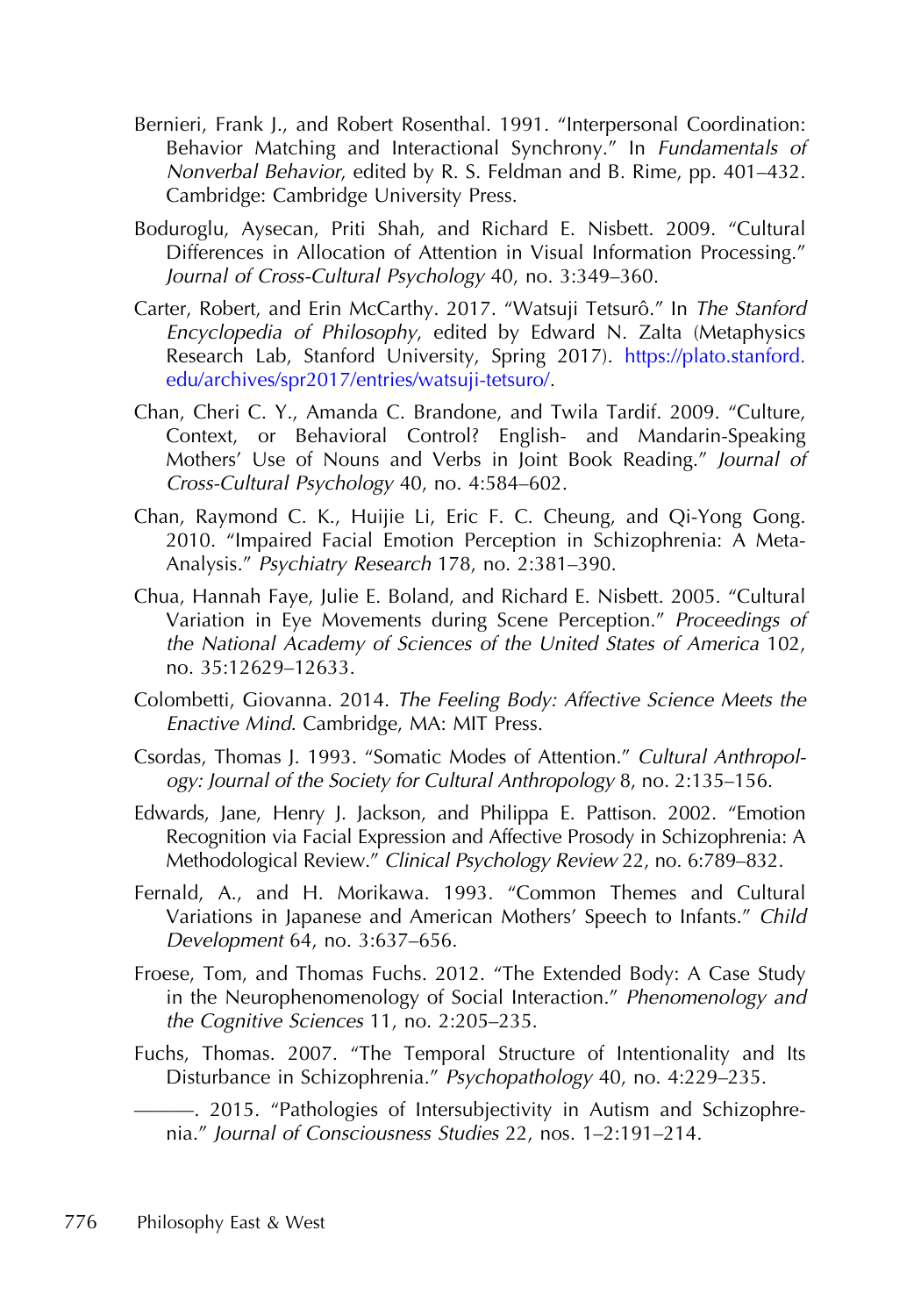- <span id="page-21-0"></span>Gallagher, Shaun. 2007. "Pathologies in Narrative Structures." Royal Institute of Philosophy Supplements 60:203–224.
- ———. 2017. Enactivist Interventions: Rethinking the Mind. Oxford: Oxford University Press.
- Gallagher, Shaun, and Katsunori Miyahara. 2012. "Neo-Pragmatism and Enactive Intentionality." In Action, Perception and the Brain: Adaptation and Cephalic Expression, edited by Jay Schulkin, pp. 117–146. London: Palgrave Macmillan UK.
- Henriksen, Mads Gram, and Julie Nordgaard. 2014. "Schizophrenia as a Disorder of the Self." Journal of Psychopathology and Behavioral Assessment 20:435–441.
	- 2016. "Self-Disorders in Schizophrenia." In An Experiential Approach to Psychopathology—What is it Like to Suffer from Mental Disorder? edited by Giovanni Stanghellini and Massimiliano Aragona, pp. 265–280. Springer.
- Horgan, Terry, and Uriah Kriegel. 2008. "Phenomenal Intentionality Meets the Extended Mind." The Monist 91, no. 2:347–373.
- Husserl, Edmund. 1973. Experience and Judgment. Translated by James Spencer Churchill and Karl Ameriks. London: Routledge.
	- ———. 1989. Ideas Pertaining to <sup>a</sup> Pure Phenomenology and to <sup>a</sup> Phenomenological Philosophy: Second Book: Studies in the Phenomenology of Constitution. Translated by R. Rojcewicz and A. Schuwer. Dordrecht: Kluwer Academic Publishers.

———. 1991. On the Phenomenology of the Consciousness of Internal Time. Translated by John Barnett Brough. 1991 edition. Dordrecht and Boston: Springer.

- ———. (1900–1901) 2001. Logical Investigations. Translated by J. N. Findlay. Vols. 1–2. London: Routledge.
- Kelly, David J., Sébastien Miellet, and Roberto Caldara. 2010. "Culture Shapes Eye Movements for Visually Homogeneous Objects." Frontiers in Psychology 1, no. 6:1–7.
- Kimura Bin 木村敏. 1972. Hito to hito to no aida: Seishin byōrigakuteki Nihonron 人と人との間: 精神病理学的日本論. Tokyo: Kobundo.
	- ———. 1982. "The Phenomenology of the Between: On the Problem of the Basic Disturbance in Schizophrenia." In Phenomenology and Psychiatry, edited by A.J.J. De Koning and F. A. Jenner, pp. 173–186. New York: Academic Press.
- Kring, Ann M., and Ori Elis. 2013. "Emotion Deficits in People with Schizophrenia." Annual Review of Clinical Psychology 9:409–433.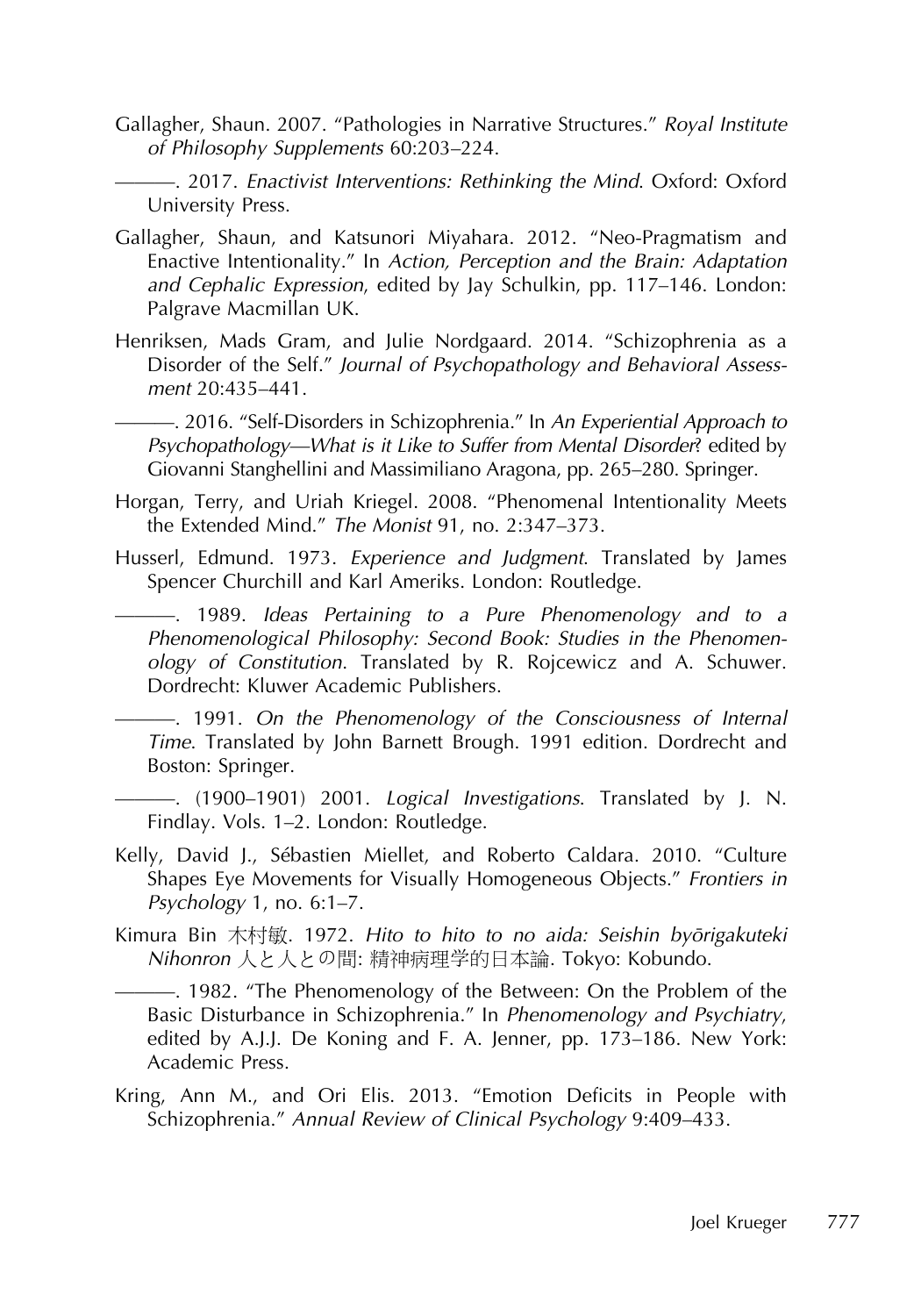<span id="page-22-0"></span>Krueger, Joel. 2011. "Extended Cognition and the Space of Social Interaction." Consciousness and Cognition 20, no. 3:643–657.

———. 2013a. "Watsuji's Phenomenology of Embodiment and Social Space." Philosophy East and West 63, no. 2:127–152.

———. 2013b. "Ontogenesis of the Socially Extended Mind." Cognitive Systems Research 25–26 (December): 40–46.

———. 2018. "Schizophrenia and the Scaffolded Self." Topoi: An International Review of Philosophy. doi:10.1007/s11245-018-9547-3.

———. 2019a. "Intentionality." In The Oxford Handbook of Phenomenological Psychopathology, edited by Giovanni Stanghellini, Andrea Raballo, Matthew Broome, Anthony Vincent Fernandez, Paolo Fusar-Poli, and René Rosfort, pp. 325–334. Oxford: Oxford University Press.

- 2019b. "Watsuji's Phenomenology of Aidagara: An Interpretation and Application to Psychopathology." In Tetsugaku Companion to Phenomenology and Japanese Philosophy, edited by Shigeru Taguchi and Andrea Altobrando. Cham, Switzerland: Springer.

- Krueger, Joel, and Mads Gram Henriksen. 2016. "Embodiment and Affectivity in Moebius Syndrome and Schizophrenia: A Phenomenological Analysis." In Phenomenology for the Twenty-First Century, edited by J. Aaron Simmons and James Hackett, pp. 249–267. London: Palgrave Macmillan UK.
- Lakin, Jessica L., and Tanya L. Chartrand. 2003. "Using Nonconscious Behavioral Mimicry to Create Affiliation and Rapport." Psychological Science 14, no. 4:334–339.
- Mayeda, Graham. 2006. Time, Space and Ethics in the Philosophy of Watsuji Tetsurō, Kuki Shūzō, and Martin Heidegger. New York: Routledge.
- McCarthy, Erin. 2011a. "Beyond the Binary: Watsuji Testurō and Luce Irigaray on Body, Self, and Ethics." In Japanese and Continental Philosophy: Conversations with the Kyoto School, edited by Bret Wingfield Davis, Brian Schroeder, and Jason Wirth, pp. 212–228. Bloomington: Indiana University Press.

———. 2011b. Ethics Embodied: Rethinking Selfhood Through Continental, Japanese, and Feminist Philosophies. Reprint. Lanham, MD: Lexington Books.

- McGhie, Andrew, and James Chapman. 1961. "Disorders of Attention and Perception in Early Schizophrenia." The British Journal of Medical Psychology 34, no. 2:103–116.
- Moran, Dermot. 2017. "Intercorporeality and Intersubjectivity: A Phenomenological Exploration of Embodiment." In Embodiment, Enaction, and Culture: Investigating the Constitution of the Shared World, edited by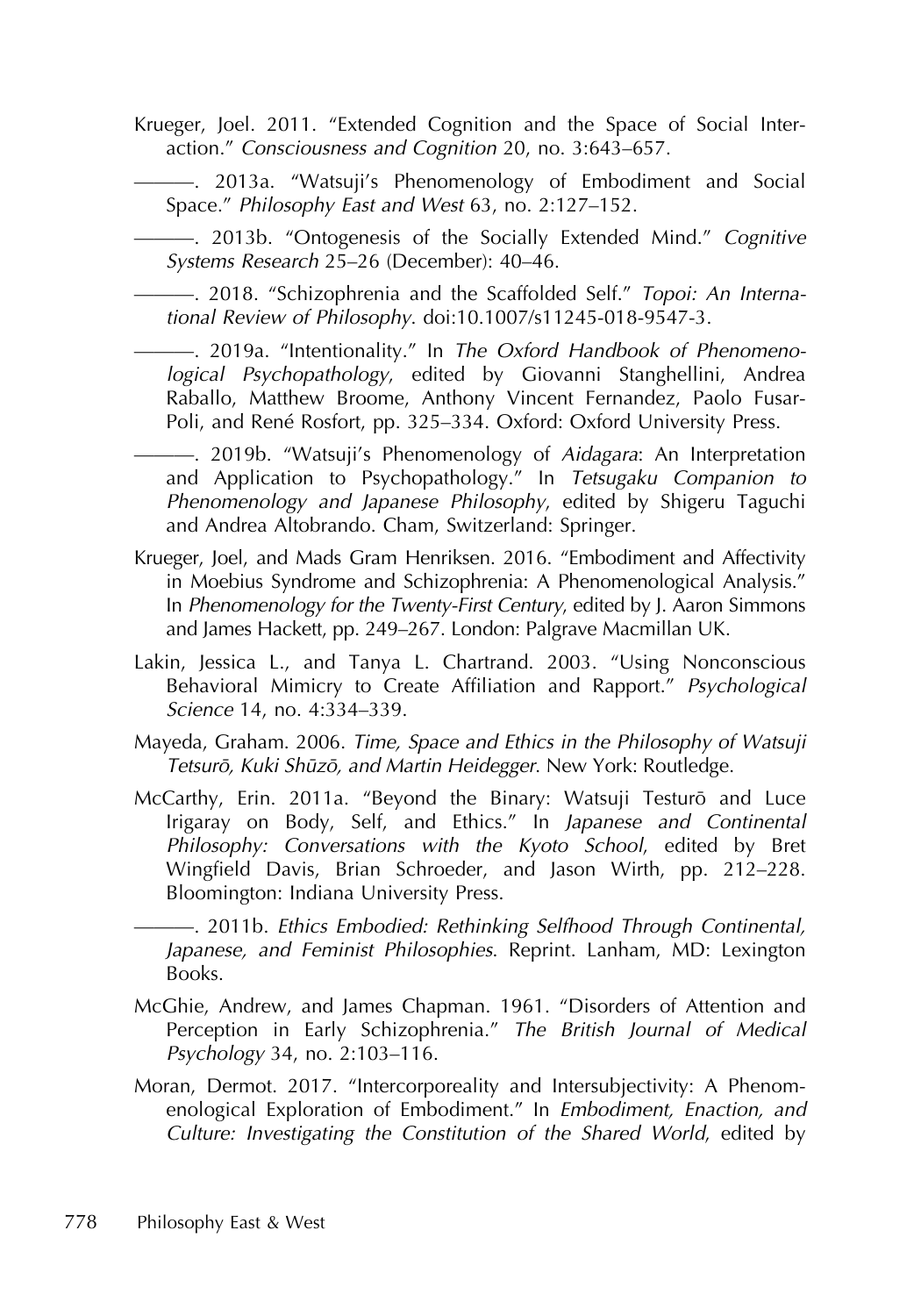<span id="page-23-0"></span>Christoph Durt, Thomas Fuchs, and Christian Tewes, pp. 25–46. Cambridge, MA: MIT Press.

- Noë, Alva. 2009. Out of Our Heads: Why You Are Not Your Brain, and Other Lessons from the Biology of Consciousness. New York: Hill and Wang.
- Parnas, Josef, Paul Møller, Tilo Kircher, Jørgen Thalbitzer, Lennart Jansson, Peter Handest, and Dan Zahavi. 2005. "EASE: Examination of Anomalous Self-Experience." Psychopathology 38, no. 5:236–258.
- Raballo, Andrea, Ditte Saebye, and Josef Parnas. 2011. "Looking at the Schizophrenia Spectrum Through the Prism of Self-Disorders: An Empirical Study." Schizophrenia Bulletin 37, no. 2:344–351.
- Ratcliffe, Matthew. 2017a. "Selfhood, Schizophrenia, and the Interpersonal Regulation of Experience." In Embodiment, Enaction, and Culture: Investigating the Constitution of the Shared World, edited by Christoph Durt, Thomas Fuchs, and Christian Tewes, pp. 149–171. Cambridge, MA: MIT Press.

———. 2017b. Real Hallucinations: Psychiatric Illness, Intentionality, and the Interpersonal World. Cambridge, MA: MIT Press.

- Sass, Louis A., and Josef Parnas. 2003. "Schizophrenia, Consciousness, and the Self." Schizophrenia Bulletin 29, no. 3:427–444.
- Sass, Louis, Elizabeth Pienkos, Borut Škodlar, Giovanni Stanghellini, Thomas Fuchs, Josef Parnas, and Nev Jones. 2017. "EAWE: Examination of Anomalous World Experience." Psychopathology 50, no. 1:10–54.
- Saulton, Aurelie, Heinrich H. Bülthoff, Stephan de la Rosa, and Trevor J. Dodds. 2017. "Cultural Differences in Room Size Perception." PloS One 12, no. 4:e0176115.
- Senzaki, Sawa, Takahiko Masuda, and Kristina Nand. 2014. "Holistic versus Analytic Expressions in Artworks: Cross-Cultural Differences and Similarities in Drawings and Collages by Canadian and Japanese School-Age Children." Journal of Cross-Cultural Psychology 45, no. 8:1297–1316.
- Shields, James M. 2009. "The Art of Aidagara: Ethics, Aesthetics, and the Quest for an Ontology of Social Existence in Watsuji Tetsurō's Rinrigaku." Asian Philosophy 19, no. 3:265–283.
- Spurrett, David, and Stephen Cowley. 2010. "The Extended Infant: Utterance-Activity and Distributed Cognition." In The Extended Mind, edited by Richard Menary, pp. 295–323. Cambridge, MA: MIT Press.
- Stevens, Bernard. 2003. "Sur les antécédents de la notion d'«aida». Revue Philosophique de Louvain 101, no. 4:686–706.
- van Baaren, Rick B., Rob W. Holland, Kerry Kawakami, and Ad van Knippenberg. 2004. "Mimicry and Prosocial Behavior." Psychological Science 15, no. 1:71–74.